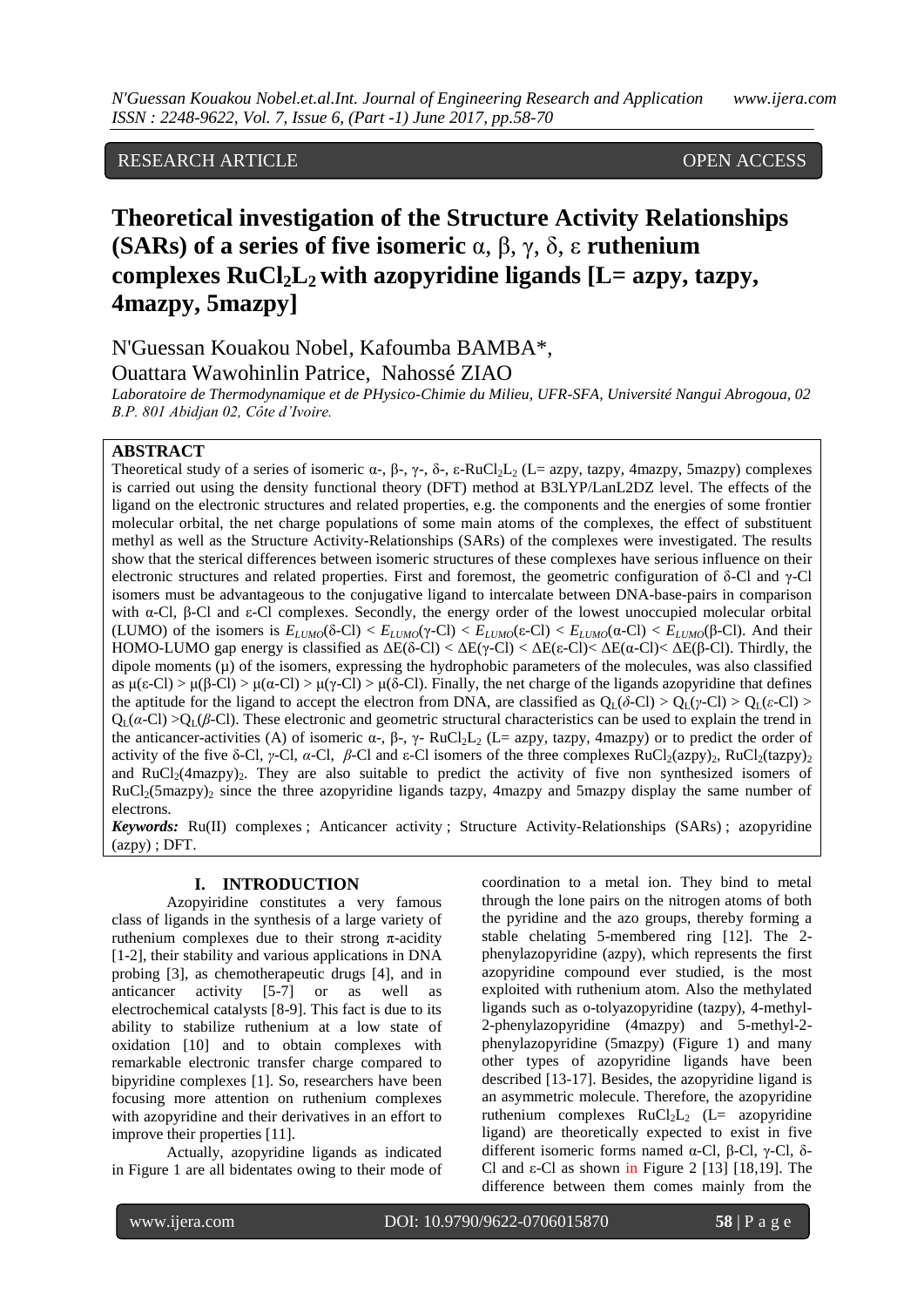position of both chloride atoms. While  $\alpha$ ,  $\beta$  and ε adopt the *Cis*-geometry with respect to the two chloride atoms, γ and δ isomers are in the *Trans* configuration where both chloride atoms form 180° including the center ruthenium ion. In addition, except  $\beta$ -Cl all isomers are C<sub>2</sub> symmetrical [20].

Regarding their fascinating activity, they were synthesized in different teams of researchers [21] [6]. However, only three isomers, namely  $\alpha$ -,  $\beta$ and  $\gamma$ -RuCl<sub>2</sub>L<sub>2</sub> (L= azpy, 4mazpy and tazpy) are so far tested for their cytotoxicity in the panel of cell lines MCF-7 (breast cancer), EVSA-T (breast cancer), WIDR (colon cancer), IGROV (ovarian cancer), M19 (melanoma), A498 (renal cancer) and H226 (non-small cell lung cancer) [5-6]. In contrast to the reported inactivity of *Cis* or  $\gamma$ -[RuCl<sub>2</sub>(bpy)<sub>2</sub>] [22], Hotze et al. discovered generally that  $\alpha$ -Cl and γ-Cl present a very high cytotoxicity[5-6]. Whereas the inactivity of β-Cl, it may be due either to the steric constraints provided by the position of the azopyridine ligands or to the lack of symmetry in the complex.

Possible reasons of substantial activity against several cell lines of azopyridine complexes can be explained by: (1) The decrease in the rate of chloride aquation due the  $\pi$ -acceptor effect of the imine ligands increasing the effective charge on the metal ion so that hydrolysis rates are in the range of the cisplatin molecule. (2) The increased hydrophobic or intercalative interactions with DNA, which may facilitate the covalent binding. (3) And a geometric effects exerted by the ligands, which may facilitate (or inhibit) protein to bind to the nucleic [23].

In addition to experimental studies, azopyridine complexes have attracted a great number of theoretical researchers that have tried to correlate the experiment results with theoretical predictions. In this way, Chen et al. confirmed by theoretical approach the experimental work for  $RuCl<sub>2</sub>(4maxpy)$ <sub>2</sub> and  $RuCl<sub>2</sub>(azy)$ <sub>2</sub> [24] [25]. They admitted that the most active complex is  $\gamma$ -Cl. However, in a previous work where we investigate the five isomers of  $RuCl<sub>2</sub>(azy)<sub>2</sub>$  and predicted thanks to DFT method Structure Activity Relationships (SARs), we found out that  $\delta$ -Cl isomer is assumed to display the highest activity as antitumor drug [20].

Even though, SARs of  $RuCl<sub>2</sub>(azy)<sub>2</sub>$  has recently been reported [20], we report herewith some theoretical results on effects caused by the added methyl group using the DFT method at the B3LYP/LanL2DZ level. The effects of methylated azpy ligand on the electronic structures, the related properties, e.g. the compositions and the energy of some frontier molecular orbitals, the spectral properties, the net charge on some main atoms, the relative stabilities of isomers and the main bond lengths of the complexes, as well as the Structures Activity Relationships (SARs) in order to understand theoretically the differences between these isomers regarding the cytotoxic activity are investigated. So, we perform the calculation by using the widespread intercalative mode of ligands between the DNA base-pairs CytosineGuanine/ CytosineGuanine  $(CG\overline{C}G)$ .



**Figure 1:** Structures of azopyridine ligands, from II to IV, hydrogen atom was substituted by methyl group. Hence, the three complexes are isoelectronical. The three first ligands have already been experimentally studied. But, the fourth ligand IV has never been studied before. Therefore, its results will be predicted thanks to complexes I to III.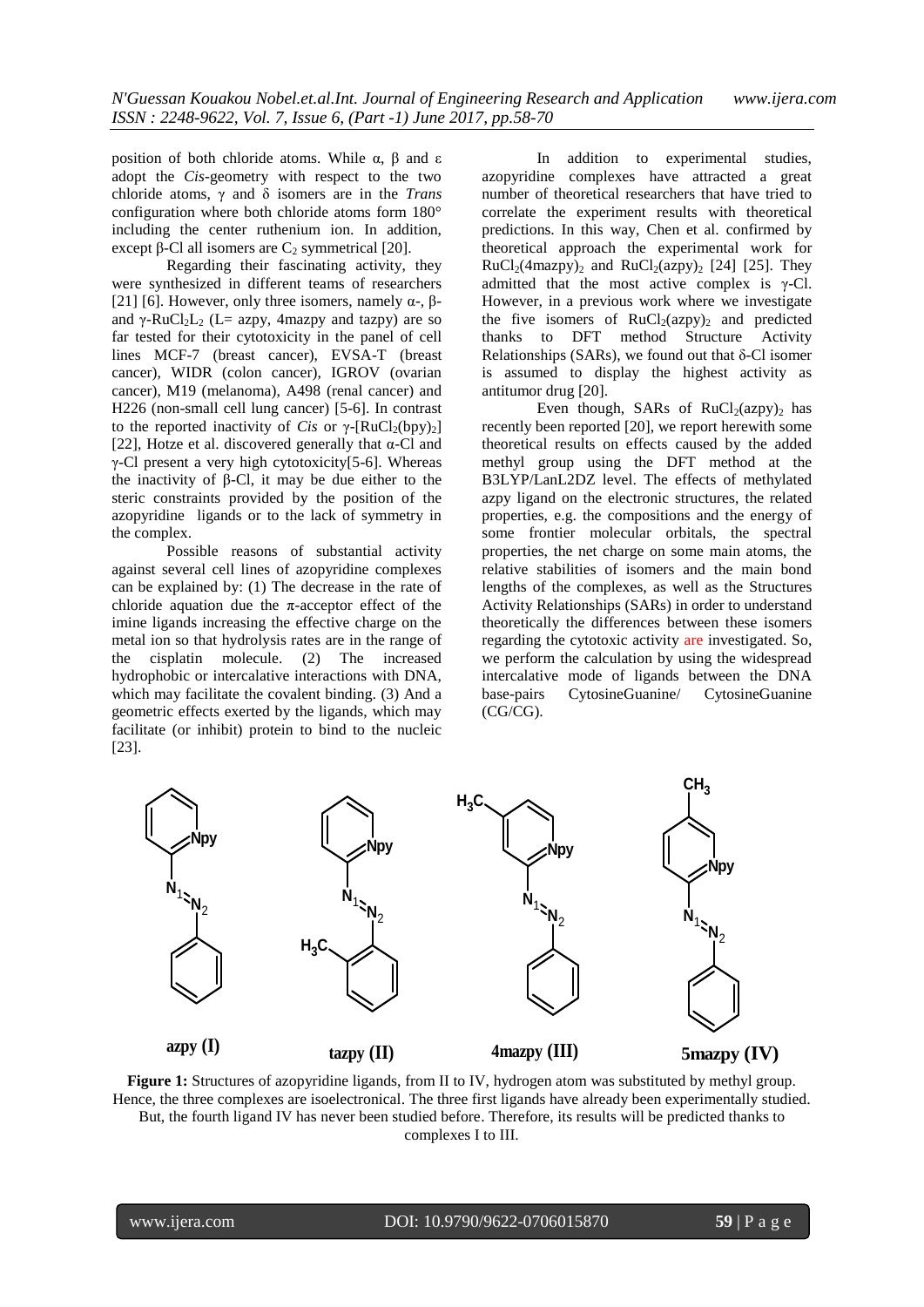

**Figure 2:** The five expected isomeric forms of azopyridine complexes RuCl<sub>2</sub>L<sub>2</sub>. L represents azopyridine ligand. The three-letter code indicates the mutual *cis*(c) or *trans*(t) orientation of the chlorides (Cl), the pyridine  $(N_{\text{av}})$  and the azo nitrogens  $(N_2)$ . The arcs represent the azopyridine ligands.

#### **II. METHOD**

All the calculations were performed with DFT method using Becke's three-parameter hybrid B3LYP [26] and the double-zeta pseudo-potential LANL2DZ [27] basis set. Before each calculation, the complexes were optimized first with frequency analysis to know of the absence of eventual imaginary vibrational data. This method allows to perform calculations over the most stable molecules in their ground states. The energy of the frontier molecular orbital (HOMO and LUMO) was analyzed. The natural orbital population analysis NPA was also carried out at the same level. Regarding the HOMO energy of the staked DNA base-pairs CG/CG, it was calculated by Kurita and Kobayashi [28]. Besides, all these calculations were performed thanks to Gaussian 03 package [29].

## **III. RESULTS AND DISCUSSIONS 3.1 Geometrical Parameters**

Both computed results and experimental data [5-6] on the main bond lengths and bond angles of isomeric complexes are shown in Table 1. Comparing the computed results with experimental data, we can find that the computational Ru-X  $(X=Cl, N_2, N_{pv})$  bond lengths agree with that of the corresponding experimental ones in all isomeric complexes. It shows the DFT method to be reliable. Moreover, we can see that the substitution of hydrogen atom by the methyl group hasn"t any real effect on the main bond lengths nor on bond angles of the complexes. Some slight computation errors from experiments may nevertheless come mainly from two factors: One is that theoretical calculations do not consider the effects of chemical environment (calculations are performed on isolated molecules), and the other one is that the method of calculation and basis set used are still approximate in certain extent [30].

In the optimized structures of  $RuCl<sub>2</sub>L<sub>2</sub>$ complexes, the environment of ruthenium adopts as usual, a distorted octahedral coordination geometry. However, the geometry of ligand remains essentially unchanged within the isomeric complexes. Anyway, the lost of octahedral geometry of these complexes that doesn't hamper the C<sub>2</sub> symmetry of α-, γ-, δ-, ε- $RuCl<sub>2</sub>L<sub>2</sub> must be due to Yahn Teller effect [31].$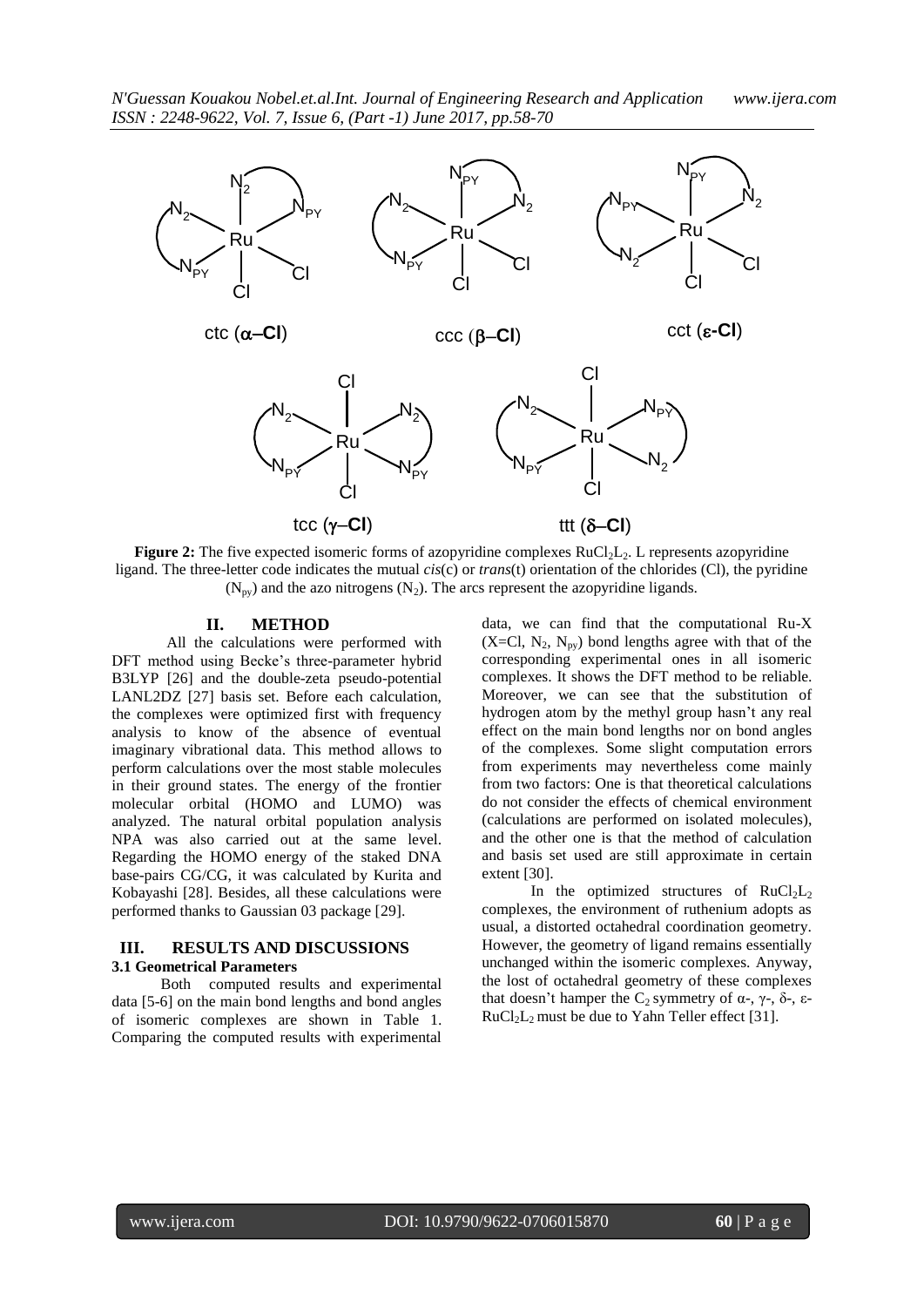|                | angles in deg.    |      |           |         |             |          |          |                    |                                      |                  |
|----------------|-------------------|------|-----------|---------|-------------|----------|----------|--------------------|--------------------------------------|------------------|
| $\overline{a}$ |                   |      | $N_1=N_2$ | $Ru-N2$ | $Ru-N_{pv}$ | $Ru-Cl1$ | $Ru-Cl2$ | $Cl_1$ -Ru- $Cl_2$ | $N_{\text{pv}}$ -Ru- $N_{\text{pv}}$ | $N_2$ -Ru- $N_2$ |
|                | $\alpha$ -Cl      | Calc | 1.32      | 2.03    | 2.06        | 2.48     | 2.48     | 90.60              | 178.37                               | 101.49           |
|                |                   | exp  | 1.28      | 1.98    | 2.05        | 2.40     | 2.40     | 89.50              | 174.50                               | 93.50            |
|                | $\beta$ -Cl       | Calc | 1.32      | 2.02    | 2.05        | 2.48     | 2.48     | 90.18              | 99.21                                | 104.58           |
|                |                   |      | 1.32      | 2.05    | 2.07        |          |          |                    |                                      |                  |
|                |                   | exp  | 1.29      | 1.96    | 2.02        | 2.40     | 2.41     | 91.10              | 101.90                               | 103.00           |
|                |                   |      | 1.3       | 2.00    | 2.06        |          |          |                    |                                      |                  |
| $\bf{I}$       | $\gamma$ -Cl      | Calc | 1.32      | 2.03    | 2.10        | 2.48     | 2.48     | 170.71             | 102.86                               | 104.99           |
|                |                   | exp  | 1.31      | 1.99    | 2.11        | 2.38     | 2.38     | 170.50             | 103.80                               | 104.10           |
|                | $\delta$ -Cl      | Calc | 1.31      | 2.06    | 2.10        | 2.51     | 2.49     | 180.00             | 167.53                               | 178.58           |
|                |                   | exp  | 1.28      | 2.02    | 2.06        | 2.38     | 2.38     | 180.00             | 180.00                               | 180.00           |
|                | $\varepsilon$ -Cl | Calc | 1.32      | 2.05    | 2.06        | 2.49     | 2.49     | 94.10              | 93.58                                | 169.48           |
|                | $\alpha$ -Cl      | Calc | 1.32      | 2.04    | 2.07        | 2.48     | 2.48     | 91.67              | 178.14                               | 93.64            |
|                | $\beta$ -Cl       | Calc | 1.32      | 2.01    | 2.06        | 2.48     | 2.49     | 91.01              | 99.72                                | 104.86           |
|                |                   |      |           | 2.04    | 2.07        |          |          |                    |                                      |                  |
| $\mathbf{I}$   | $\gamma$ -Cl      | Calc | 1.32      | 2.03    | 2.10        | 2.48     | 2.48     | 170.85             | 102.60                               | 105.16           |
|                |                   | exp  | 1.30      | 1.961   | 2.085       | 2.38     | 2.37     | 167.83             | 105.65                               | 102.23           |
|                |                   |      |           | 1.975   | 2.103       |          |          |                    |                                      |                  |
|                | $\delta$ -Cl      | Calc | 1.30      | 2.05    | 2.10        | 2.50     | 2.50     | 180.00             | 173.13                               | 179.11           |
|                | $\varepsilon$ -Cl | Calc | 1.32      | 2.06    | 2.06        | 2.49     | 2.49     | 94.09              | 95.78                                | 170.31           |
|                | $\alpha$ -Cl      | Calc | 1.32      | 2.03    | 2.07        | 2.48     | 2.48     | 92.21              | 178.46                               | 90.43            |
|                |                   | exp  | 1.30      | 1.98    | 2.04        | 2.39     | 2.39     | 94.40              | 174.10                               | 88.40            |
| III            | $\beta$ -Cl       | Calc | 1.32      | 2.05    | 2.05        | 2.48     | 2.48     | 90.30              | 99.16                                | 104.55           |
|                |                   |      |           | 2.02    | 2.02        |          |          |                    |                                      |                  |
|                | $\gamma$ -Cl      | Calc | 1.32      | 2.03    | 2.10        | 2.48     | 2.48     | 170.87             | 105.10                               | 102.90           |
|                | $\delta$ -Cl      | Calc | 1.31      | 2.06    | 2.10        | 2.51     | 2.49     | 180.00             | 167.88                               | 179.08           |
|                | $\varepsilon$ -Cl | Calc | 1.32      | 2.05    | 2.06        | 2.49     | 2.49     | 94.03              | 93.65                                | 169.29           |
|                | $\alpha$ -Cl      | Calc | 1.32      | 2.03    | 2.07        | 2.48     | 2.48     | 92.19              | 178.73                               | 90.39            |
|                | $\beta$ -Cl       | Calc | 1.32      | 2.05    | 2.05        | 2.48     | 2.48     | 90.27              | 99.27                                | 99.27            |
|                |                   |      |           | 2.02    | 2.07        |          |          |                    |                                      |                  |
| IV             | $\gamma$ -Cl      | Calc | 1.32      | 2.04    | 2.10        | 2.48     | 2.48     | 171.08             | 102.87                               | 105.07           |
|                | $\delta$ -Cl      | Calc | 1.31      | 2.06    | 2.10        | 2.51     | 2.49     | 180.00             | 167.77                               | 178.35           |
|                | $\varepsilon$ -Cl | Calc | 1.31      | 2.05    | 2.06        | 2.49     | 2.49     | 94.01              | 93.75                                | 169.57           |

**Table 1:** Comparison between the computational and experimental data for selected geometrical parameters of five isomers  $RuCl<sub>2</sub>L<sub>2</sub>$  calculated at B3LYP/LANL2DZ level. Distances are written in  $\AA$  and bond

I to IV stands respectively for  $RuCl<sub>2</sub>(Azpy)<sub>2</sub>$ ,  $RuCl<sub>2</sub>(tazy)<sub>2</sub>$ ,  $RuCl<sub>2</sub>(4maxpy)<sub>2</sub>$  and  $RuCl<sub>2</sub>(5maxpy)<sub>2</sub>$  complexes.

## **3.2 Electronic Structure Parameters**

#### **3.2.1. Free Enthalpy and Frontier Molecular Orbital Analysis**

Table 2 compares the free enthalpy and orbital frontier"s energy of each isomer. They are all negative. Which indicates that the synthesis of all complexes is possible at 273.15 K and 1 atm. Moreover,  $\alpha$ -RuCl<sub>2</sub>L<sub>2</sub> is the most stable isomers which shows the lowest energy, regardless the nature of ligand. However, apart from γ-RuCl<sub>2</sub>(tazpy)<sub>2</sub>, γ- $RuCl<sub>2</sub>L<sub>2</sub>$  is the less stable isomer since it presents the highest energy. Furthermore, regarding the type of isomers, we can remark that the free enthalpy increases when azpy is substituted by methylated ligand thereby destabilizing the complex of ruthenium. The ligands 4mazpy and 5mazpy, which present the methyl substituent on the pyridine ring keep the same order of stability of isomers as well as azpy: ΔG°(α-Cl)< ΔG°(β-Cl)< ΔG°(ε-Cl)< ΔG°(δ-Cl $\leq \Delta G^{\circ}(\gamma$ -Cl). It means that a methyl group on

pyridine ring, regardless its position has nothing to do with the rank of stability of the complexes. And the most stable isomer are those where both chloride atoms are in *cis* position. However, when the methyl group is bound to the phenyl ring through  $RuCl<sub>2</sub>(tazy)<sub>2</sub>$ , the order is modified as follow: ΔG°(α-Cl)< ΔG°(δ-Cl)< ΔG°(β-Cl)< ΔG°(γ-Cl) < ΔG°(ε-Cl). Here, the stability of δ-Cl and γ-Cl is increased when ε-Cl destabilizes. Anyhow, α-Cl remains the most stable isomer no matter how methyl group is linked to azpy ligand.

The frontier molecular orbitals (FMOs), in particular, the highest occupied molecular orbital (HOMO) and the lowest unoccupied molecular orbital (LUMO) [32] determine the way a given molecule interacts with other species such as DNA and play a major role in governing many chemical reactions of molecules [33]. The HOMO energy determines the ability of a compound to donate an electron while the LUMO energy determines its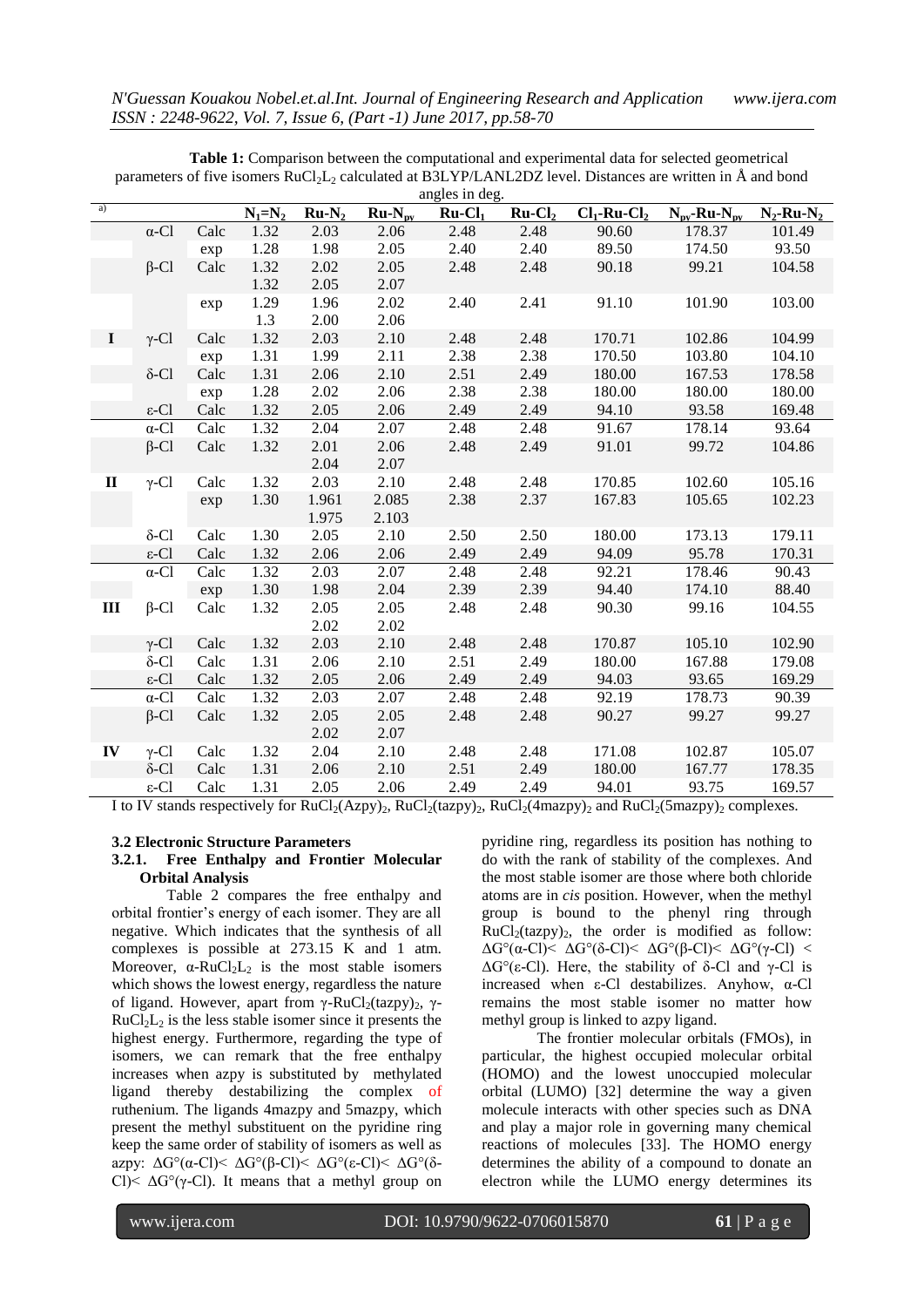ability to accept an electron [34] [35]. The composition of the FMOs of α-, β-, γ-, δ- and ε- $RuCl<sub>2</sub>L<sub>2</sub>$  have been calculated and are presented in Table 2.

We can see therein that the HOMOs of the complexes  $RuCl<sub>2</sub>L<sub>2</sub>$  come mainly from d orbitals of the Ru ion while the components of LUMOs come from p orbitals of C and N atoms in azopyridine ligands, i.e. they are characterized by p orbitals of the ligands. Besides, Figures 3-6 emphasize this allocation through the iso-surfaces of the FMOs of the complexes. Therefore, the electronic transitions between them are assigned to singlet metal-to-ligand charge-transfer transitions  $(^1$ MLCT) [36]. It results from this analysis that the components characteristic of FMOs of all studied  $RuCl<sub>2</sub>L<sub>2</sub>$  complexes are similar to those of  $RuCl<sub>2</sub>(azpy)<sub>2</sub>$ .

According to the frontier molecular orbital theory [37] [38] and the perturbation molecular orbital theory [39] [40], the reactions are controlled by orbital's interactions between reactant molecules. The high activity of the complex is proportional to the low value of the gap energy  $\Delta E_{L-H}$ . it characterizes also photochemical sensitiveness of the molecule. Therefore, through Table 2, the increase of the order of the gap energy of isomers  $RuCl<sub>2</sub>L<sub>2</sub>$  is as follow: ΔE(δ-Cl)< ΔE(γ-Cl)< ΔE(ε-Cl)< ΔE(α-Cl $\leq$   $\Delta E(\beta$ -Cl $)$ . In addition, the methylated ligands reduce drastically the gap energy of  $\alpha$ -Cl isomers comparatively to  $\alpha$ -RuCl<sub>2</sub>(azpy)<sub>2</sub>. Whereas in both γCl and ε-Cl isomers, the gap energy increases less. However in β-Cl, it remains slightly the same. Anyway, it comes of this analysis that the most active as photo sensitive complex is assumed to be δ-Cl isomers regardless the nature of azopyridine ligand. In addition, the highest energy for HOMO of DNA and the lowest one for LUMO of the azopyridine complexes  $RuCl<sub>2</sub>L<sub>2</sub>$  are more advantageous regarding the reaction or electronic interaction between them [38]. According to Chen et al. [24], ligands play a key role in affecting their binding affinity to DNA, i.e. the lowest LUMO's energy of the complex must bind easily to the DNA. So the most active complex binding to DNA is assumed to display the lowest LUMO energy. Therefore, the energy of LUMO for the isomers  $RuCl<sub>2</sub>(azy)$ <sub>2</sub> and  $RuCl<sub>2</sub>(5mag)$ <sub>2</sub> are in the order of *E*<sub>*LUMO*</sub>(δ-Cl)<*E*<sub>*LUMO*</sub>(γ-Cl)<*E*<sub>*LUMO*</sub>(ε-Cl)< *E*<sub>*LUMO*</sub>(α-Cl)< *E*<sub>*LUMO*</sub>(β-Cl). However, regarding Cl $\leq$  *E*<sub>*LUMO*</sub>( $\beta$ -Cl). However,  $RuCl<sub>2</sub>(tazy)<sub>2</sub>$  and  $RuCl<sub>2</sub>(4maxpy)<sub>2</sub>$ , the orders of the energy of LUMO are respectively  $E_{LUMO}(\delta$ -Cl)  $\langle E_{LUMO}(\gamma$ -Cl)  $\langle E_{LUMO}(\alpha$ -Cl)  $\langle E_{LUMO}(\epsilon$ -Cl)  $\langle E_{LUMO}(\epsilon)|E_{LUMO}(\epsilon)|E_{LUMO}(\epsilon)|E_{LUMO}(\epsilon)|E_{LUMO}(\epsilon)|E_{LUMO}(\epsilon)|E_{LUMO}(\epsilon)|E_{LUMO}(\epsilon)|E_{LUMO}(\epsilon)|E_{LUMO}(\epsilon)|E_{LUMO}(\epsilon)|E_{LUMO}(\epsilon)|E_{LUMO}(\epsilon)|E_{LUMO}(\epsilon)|E_{LUMO}(\epsilon)|E_{LUMO}(\epsilon)|E_{LUMO}(\epsilon)|E_{LUMO}(\epsilon)|E_{LUM$ *E*<sub>*LUMO*</sub>(β-Cl) and *E*<sub>*LUMO*</sub>(δ-Cl)< *E*<sub>*LUMO*</sub>(ε-Cl)< *E*<sub>*LUMO</sub>*(γ-Cl)< *E*<sub>*LUMO*</sub>(α-Cl)< *E*<sub>*LUMO*</sub>(β-Cl). It</sub> confirms that the most active complex remains δ- $RuCl<sub>2</sub>L<sub>2</sub>$ . Also, we can assume that the complex is more active towards DNA molecule when both chloride atoms are in *trans* position forming then a perpendicular angle with the azopyridine ligands.

| <b>Table 2</b> . The entralpy (in Kear) and HOMO-LOMO gaps of some Homels of britals (in Cy). | <b>Isomers</b>    | $E_{HOMO}$ | $\mathcal{E}_{\text{LUMO}}$ | $\Box$ $\mathbf{E}_{\mathbf{L} \cdot \mathbf{H}}$ | $\Delta G^{\circ}$ |
|-----------------------------------------------------------------------------------------------|-------------------|------------|-----------------------------|---------------------------------------------------|--------------------|
|                                                                                               | $\alpha$ -Cl      | $-5.554$   | $-3.333$                    | 2.221                                             | $-16.989$          |
|                                                                                               | $\beta$ -Cl       | $-5.525$   | $-3.224$                    | 2.301                                             | $-13.796$          |
| RuCl <sub>2</sub> (azpy) <sub>2</sub>                                                         | $\gamma$ –Cl      | $-5.386$   | $-3.366$                    | 2.020                                             | $-9.010$           |
|                                                                                               | $\delta$ -Cl      | $-5.229$   | $-3.429$                    | 1.800                                             | $-10.110$          |
|                                                                                               | $\varepsilon$ -Cl | $-5.402$   | $-3.363$                    | 2.039                                             | $-10.889$          |
|                                                                                               | $\alpha$ -Cl      | $-5.461$   | $-3.296$                    | 2.165                                             | $-16.077$          |
|                                                                                               | $\beta$ -Cl       | $-5.494$   | $-3.190$                    | 2.304                                             | $-14.336$          |
| RuCl <sub>2</sub> (tazy) <sub>2</sub>                                                         | $\gamma$ –Cl      | $-5.398$   | $-3.317$                    | 2.081                                             | $-11.267$          |
|                                                                                               | $\delta$ -Cl      | $-5.251$   | $-3.455$                    | 1.796                                             | $-15.476$          |
|                                                                                               | $\varepsilon$ -Cl | $-5.397$   | $-3.274$                    | 2.123                                             | $-9.033$           |
|                                                                                               | $\alpha$ -Cl      | $-5.312$   | $-3.216$                    | 2.096                                             | $-13.142$          |
|                                                                                               | $\beta$ -Cl       | $-5.407$   | $-3.103$                    | 2.304                                             | $-10.369$          |
| RuCl <sub>2</sub> (4maxpy) <sub>2</sub>                                                       | $\gamma$ –Cl      | $-5.266$   | $-3.233$                    | 2.033                                             | $-6.086$           |
|                                                                                               | $\delta$ -Cl      | $-5.101$   | $-3.305$                    | 1.796                                             | $-7.437$           |
|                                                                                               | $\varepsilon$ -Cl | $-5.276$   | $-3.236$                    | 2.040                                             | $-7.568$           |
|                                                                                               | $\alpha$ -Cl      | $-5.302$   | $-3.189$                    | 2.113                                             | $-16.808$          |
|                                                                                               | $\beta$ -Cl       | $-5.401$   | $-3.088$                    | 2.313                                             | $-13.721$          |
| RuCl <sub>2</sub> (5magpy)                                                                    | $\gamma$ –Cl      | $-5.250$   | $-3.235$                    | 2.015                                             | $-8.594$           |
|                                                                                               | $\delta$ -Cl      | $-5.110$   | $-3.293$                    | 1.817                                             | $-10.478$          |
|                                                                                               | $\varepsilon$ -Cl | $-5.292$   | $-3.224$                    | 2.068                                             | $-10.926$          |

**Table 2 :** Free enthalpy (in kcal) and HOMO-LUMO gaps of some frontiers orbitals (in ev).

www.ijera.com DOI: 10.9790/9622-0706015870 **62** | P a g e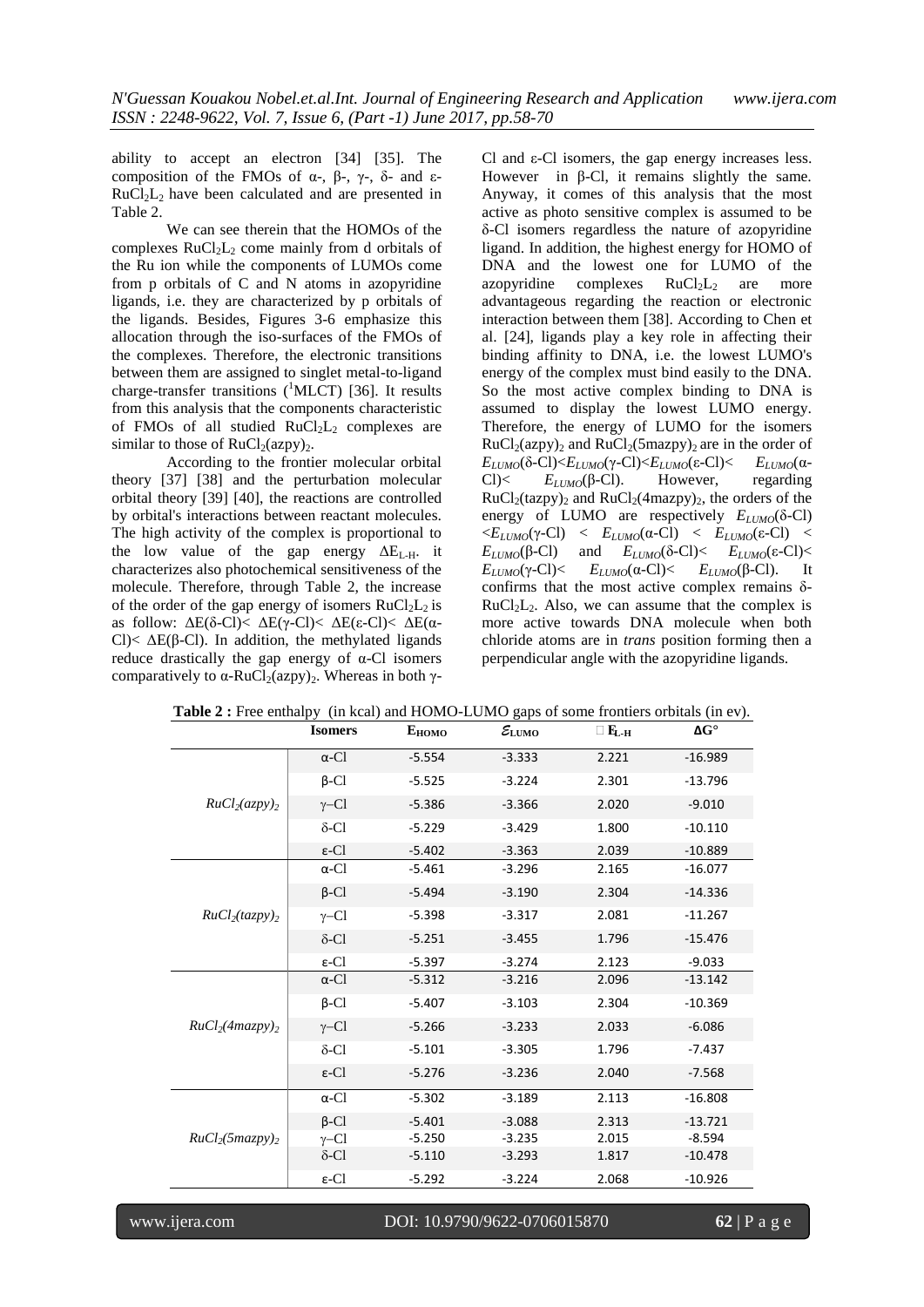|             | Isomers                            | Orbital    |              |                      |                  | composition %               |          |                                                                |
|-------------|------------------------------------|------------|--------------|----------------------|------------------|-----------------------------|----------|----------------------------------------------------------------|
|             |                                    | index      | orbital      | Energy (eV)          | Ru               | Cl                          | Ligand   | Main bond type                                                 |
|             | $\alpha\textrm{-}\mathrm{Cl}$      | 112        | $\bf L$      | $-3.333$             | 11               | $\sqrt{2}$                  | 87       | $d(Ru) + p(Cl) + \pi(azpy)$                                    |
|             |                                    | 111        | $\, {\rm H}$ | $-5.554$             | 46               | 34                          | $20\,$   | $d(Ru) + p(Cl) + \pi(azpy)$                                    |
|             | $\beta$ -Cl                        | 112        | L            | $-3.224$             | 14               | $\sqrt{2}$                  | 84       | $d(Ru) + p(Cl) + \pi(azpy)$                                    |
|             |                                    | 111        | $\, {\rm H}$ | $-5.525$             | 45               | 35                          | $20\,$   | $d(Ru) + p(Cl) + \pi(azpy)$                                    |
| $\bf I$     | $\gamma$ -Cl                       | 112        | L            | $-3.366$             | $\,8\,$          | 3                           | 89       | $d(Ru) + p(Cl) + \pi(azpy)$                                    |
|             |                                    | 111        | $\, {\rm H}$ | $-5.386$             | 53               | 26                          | 21       | $d(Ru) + p(Cl) + \pi(azpy)$                                    |
|             | $\delta$ -Cl                       | 112        | $\mathbf L$  | $-3.429$             | $\overline{4}$   | $\ensuremath{\mathfrak{Z}}$ | 93       | $d(Ru) + p(Cl) + \pi(azpy)$                                    |
|             |                                    | 111        | H            | $-5.229$             | 60               | 30                          | $10\,$   | $d(Ru) + p(Cl) + \pi(azpy)$                                    |
|             | $\varepsilon\textsc{-}\mathrm{Cl}$ | 112        | L            | $-3.363$             | $\sqrt{6}$       | $\mathbf{1}$                | 93       | $d(Ru) + p(Cl) + \pi(azpy)$                                    |
|             |                                    | 111        | H            | $-5.402$             | 55               | 35                          | $10\,$   | $d(Ru) + p(Cl) + \pi(azpy)$                                    |
|             | $\alpha\textrm{-}\mathrm{Cl}$      | 120        | L            | $-3.296$             | $\mathbf{1}$     | $\mathbf{1}$                | 98       | $d(Ru) + p(Cl) + \pi(tazy)$                                    |
|             |                                    | 119        | $\,$ H       | $-5.461$             | 51               | 23                          | 26       | $d(Ru) + p(Cl) + \pi(tazy)$                                    |
|             | $\beta$ -Cl                        | 120        | L            | $-3.19$              | 13               | $\overline{c}$              | 85       | $d(Ru) + p(Cl) + \pi(tazy)$                                    |
|             |                                    | 119        | $\, {\rm H}$ | $-5.494$             | 46               | 33                          | 21       | $d(Ru) + p(Cl) + \pi(tazy)$                                    |
| $\rm _{II}$ | $\gamma$ -Cl                       | 120        | L            | $-3.317$             | $\,8\,$          | $\mathfrak{Z}$              | 89       | $d(Ru) + p(Cl) + \pi(tazy)$                                    |
|             |                                    | 119        | $\, {\rm H}$ | $-5.398$             | 54               | 26                          | $20\,$   | $d(Ru) + p(Cl) + \pi(tazy)$                                    |
|             | $\delta$ -Cl                       | 120        | L            | $-3.455$             | $\sqrt{2}$       | $\boldsymbol{\mathfrak{Z}}$ | 95       | $d(Ru) + p(Cl) + \pi(tazy)$                                    |
|             |                                    | 119        | H            | $-5.251$             | 58               | 26                          | 16       | $d(Ru) + p(Cl) + \pi(tazy)$                                    |
|             | $\varepsilon\textsc{-}\mathrm{Cl}$ | 120        | $\mathbf L$  | $-3.274$             | $\sqrt{6}$       | $\sqrt{2}$                  | 92       | $d(Ru) + p(Cl) + \pi(tazy)$                                    |
|             |                                    | 119        | H            | $-5.397$             | 56               | 32                          | 12       | $d(Ru) + p(Cl) + \pi(tazy)$                                    |
|             | $\alpha\textrm{-}\mathrm{Cl}$      | 120        | L            | $-3.216$             | $\mathbf{1}$     | $\sqrt{2}$                  | 97       | $d(Ru) + p(Cl) + \pi(4maxpy)$                                  |
|             |                                    | 119        | $\, {\rm H}$ | $-5.312$             | 42               | 34                          | 24       | $d(Ru) + p(Cl) + \pi(4maxpy)$                                  |
|             | $\beta$ -Cl                        | 120        | $\mathbf L$  | $-3.103$             | 14               | $\sqrt{2}$                  | 84       | $d(Ru) + p(Cl) + \pi(4maxpy)$                                  |
|             |                                    | 119        | H            | $-5.407$             | 46               | 34                          | $20\,$   | $d(Ru) + p(Cl) + \pi(4maxpy)$                                  |
| $\rm III$   | $\gamma$ -Cl                       | 120        | L            | $-3.233$             | $\,8\,$          | $\ensuremath{\mathfrak{Z}}$ | 89       | $d(Ru) + p(Cl) + \pi(4maxpy)$                                  |
|             |                                    | 119        | $\, {\rm H}$ | $-5.266$             | 53               | 25                          | $22\,$   | $d(Ru) + p(Cl) + \pi(4maxpy)$                                  |
|             | $\delta$ -Cl                       | 120        | L            | $-3.305$             | $\sqrt{2}$       | $\mathfrak{Z}$              | 95       | $d(Ru) + p(Cl) + \pi(4maxpy)$                                  |
|             |                                    | 119        | H            | $-5.101$             | 58               | 26                          | 16       | $d(Ru) + p(Cl) + \pi(4maxpy)$                                  |
|             | $\varepsilon$ -Cl                  | 120<br>119 | L<br>H       | $-3.236$<br>$-5.276$ | $\sqrt{6}$<br>56 | $\sqrt{2}$<br>32            | 92<br>12 | $d(Ru) + p(Cl) + \pi(4maxpy)$<br>$d(Ru) + p(Cl) + \pi(4maxpy)$ |
|             | $\alpha$ -Cl                       | 120        | L            | $-3.189$             | $\mathbf{1}$     | $\sqrt{2}$                  | 97       | $d(Ru) + p(Cl) + \pi(5mag)y)$                                  |
|             |                                    | 119        | H            | $-5.302$             | 43               | 33                          | 24       | $d(Ru) + p(Cl) + \pi(5mag)y)$                                  |
|             | $\beta$ -Cl                        | 120        | L            | $-3.088$             | 13               | 3                           | 84       | $d(Ru) + p(Cl) + \pi(5mag)y)$                                  |
|             |                                    | 119        | H            | $-5.401$             | 46               | 34                          | 20       | $d(Ru) + p(Cl) + \pi(5mag)y)$                                  |
| IV          | $g$ -Cl                            | 120        | L            | $-3.235$             | $\boldsymbol{7}$ | 3                           | 90       | $d(Ru) + p(Cl) + \pi(5mag)y)$                                  |
|             |                                    | 119        | H            | $-5.25$              | 54               | 25                          | 21       | $d(Ru) + p(Cl) + \pi(5mag)y)$                                  |
|             | $\delta$ -Cl                       | 120        | L            | $-3.293$             | $\mathfrak{Z}$   | 3                           | 94       | $d(Ru) + p(Cl) + \pi(5mag)y)$                                  |
|             |                                    | 119        | H            | $-5.11$              | 60               | 30                          | 10       | $d(Ru) + p(Cl) + \pi(5mag)y)$                                  |
|             | $\varepsilon$ -Cl                  | 120        | L            | $-3.224$             | 6                | $\mathbf{1}$                | 93       | $d(Ru) + p(Cl) + \pi(5mag)y)$                                  |
|             |                                    | 119        | $\, {\rm H}$ | $-5.292$             | 55               | 34                          | 11       | $d(Ru) + p(Cl) + \pi(5mag)$                                    |

**Table 3** Frontier molecular orbital and compositions of the ground states of  $\alpha$ -,  $\beta$ -,  $\gamma$ -,  $\delta$ - and  $\epsilon$ -RuCl<sub>2</sub>L<sub>2</sub>, at the B3LYP/Lanl2DZ.

www.ijera.com DOI: 10.9790/9622-0706015870 **63** | P a g e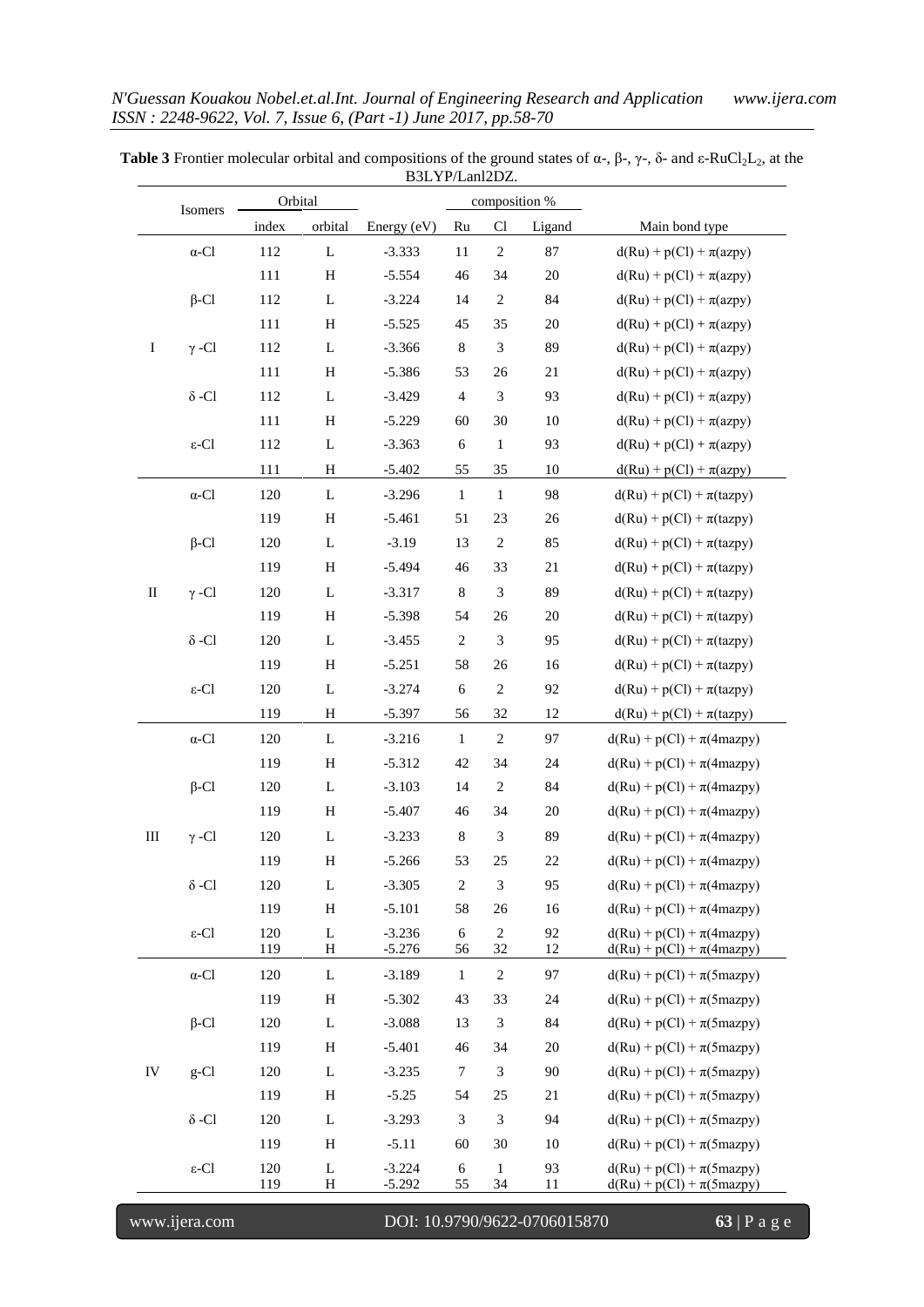## **3.2.2. Dipole Moment**

The highest cytotoxicity depends on Log P which can be qualitatively analyzed by using the dipole moment. The high value of dipole moment implies the poor solubility in organic solvent and a strong solubility in water [20]. Table 4 gives the computed dipole moment of the five isomers  $RuCl<sub>2</sub>L<sub>2</sub>$  for the four azopyridine complexes. Within this Table, the order of the total dipole moment  $(\mu)$ of the isomers  $RuCl<sub>2</sub>L<sub>2</sub>$  is  $\mu(\varepsilon-Cl) > \mu(\beta-Cl) > \mu(\alpha-\beta)$ 

Cl) >  $\mu(\gamma$ -Cl) >  $\mu(\delta$ -Cl). It means that for each complex, δ-Cl isomer represents here the most soluble molecule compound in organic solution and shall display the highest cytotoxicity [25] [20]. Besides, the methyl group in azpy increases the dipole moment in  $\gamma$ -Cl and  $\delta$ -Cl isomers comparatively to the reference  $RuCl<sub>2</sub>(Azpv)<sub>2</sub>$ . Anyway, the dipole moment enhances in both γ-Cl and δ-Cl stressing that chloride atoms are in *trans* position .

**Table 4.** Dipole moment of the five isomers calculated in Debye.

|                                         |                   | μ                |              |            |              |
|-----------------------------------------|-------------------|------------------|--------------|------------|--------------|
|                                         | <b>isomers</b>    | $\boldsymbol{x}$ | y            | z          | <b>Total</b> |
|                                         | $\alpha$ -Cl      | 0                | $\Omega$     | $-7.2606$  | 7.2606       |
|                                         | $\beta$ -Cl       | $-1.7373$        | 0.9617       | 8.6087     | 8.8347       |
| RuCl <sub>2</sub> (azy) <sub>2</sub>    | $\gamma$ –Cl      | 0                | $\Omega$     | 1.6738     | 1.6738       |
|                                         | $\delta$ -Cl      | $\mathbf{0}$     | $\Omega$     | $-1.3303$  | 1.3303       |
|                                         | $\varepsilon$ -Cl | 0                | $\mathbf 0$  | $-10.0245$ | 10.0245      |
|                                         | $\alpha$ -Cl      | $\mathbf{0}$     | $\mathbf{0}$ | $-7.8575$  | 7.8575       |
|                                         | $\beta$ -Cl       | $-3.2116$        | 0.6980       | 7.9602     | 8.6120       |
| RuCl <sub>2</sub> (tazy) <sub>2</sub>   | $\gamma$ –Cl      | $\mathbf{0}$     | $\mathbf{0}$ | 2.5473     | 2.5473       |
|                                         | $\delta$ -Cl      | 0                | 0            | $-1.5043$  | 1.5043       |
|                                         | $\varepsilon$ -Cl | 0                | $\mathbf 0$  | $-10.3571$ | 10.3571      |
|                                         | $\alpha$ -Cl      | $\Omega$         | $\Omega$     | $-7.5132$  | 7.5132       |
|                                         | $\beta$ -Cl       | 2.2009           | 3.2763       | 8.5112     | 9.3823       |
| RuCl <sub>2</sub> (4maxpy) <sub>2</sub> | $\gamma$ –Cl      | 0                | $\Omega$     | 2.8452     | 2.8452       |
|                                         | $\delta$ -Cl      | $\mathbf{0}$     | $\Omega$     | $-1.7997$  | 1.7997       |
|                                         | $\varepsilon$ -Cl | $\mathbf 0$      | $\Omega$     | $-11.1797$ | 11.1797      |
|                                         | $\alpha$ -Cl      | $\mathbf{0}$     | $\Omega$     | $-6.7355$  | 6.7355       |
|                                         | $\beta$ -Cl       | 3.1066           | 2.3961       | 8.4286     | 9.2970       |
| RuCl <sub>2</sub> (5mazpy) <sub>2</sub> | $\gamma$ –Cl      | $\mathbf{0}$     | $\mathbf 0$  | 3.3813     | 3.3813       |
|                                         | $\delta$ -Cl      | 0                | 0            | $-1.6551$  | 1.6551       |
|                                         | $\varepsilon$ -Cl | 0                | $\Omega$     | $-10.9747$ | 10.9747      |

### **3.2.3. Atomic Net Charge**

Atomic charge population in a molecule through computations permits to emphasize its electrophilic or nucleophilic reactions and the charge interactions between two molecules. Table 5 displays the net charge populations regarding the Ru ion, the azopyridine ligands (azpy, tazpy, 4mazpy and 5mazpy), and the Cl atoms in the five isomers of  $RuCl<sub>2</sub>L<sub>2</sub>$ .

From Table 5, the atomic charge populations in the five isomers, irrespective to the shape of the ligand are almost the same. Ru ion and azopyridine ligands display the positive charge while the negative charge is carried by Cl atoms. Chen et al. showed that the ligand displaying the

highest charge is also assumed to develop a strong affinity to bind to the DNA [24] [25]. So, we can find that the next charge order of the ligands for  $RuCl<sub>2</sub>(azy)$ <sub>2</sub> and  $RuCl<sub>2</sub>(4maxpy)$ <sub>2</sub> is  $Q<sub>L</sub>(\delta$ -Cl $>Q_L(\gamma$ -Cl $)>Q_L(\varepsilon$ -Cl $)>Q_L(\alpha$ -Cl $)>Q_L(\beta$ -Cl $).$ However, this order is slightly modified with  $RuCl<sub>2</sub>(tazy)<sub>2</sub>$  and  $RuCl<sub>2</sub>(5mazy)<sub>2</sub>$  as  $Q<sub>L</sub>(\delta$ -Cl)>Q<sub>L</sub>( $\gamma$ -Cl)> Q<sub>L</sub>( $\alpha$ -Cl)>Q<sub>L</sub>( $\epsilon$ -Cl)> Q<sub>L</sub>( $\beta$ -Cl) and reveals that the most active isomer anyhow to bind to DNA base pairs according to ligands positive charge remains  $\delta$ -RuCl<sub>2</sub>L<sub>2</sub>. Besides, it comes of this analysis that the *trans* position of both chloride atoms is by far favorable to increase the ligand's charge regardless its nature.

**Table 5.** Atomic net charge of Ru, ligand azopyridine and Cl atoms in .׀e׀

|                                      | Total natural charge |       |        |          |  |  |  |
|--------------------------------------|----------------------|-------|--------|----------|--|--|--|
|                                      | isomers              | Ru    | Ligand | Cl       |  |  |  |
|                                      | $\alpha$ -Cl         | 0.590 | 0.434  | $-1.024$ |  |  |  |
|                                      | $\beta$ -Cl          | 0.580 | 0.420  | $-1.000$ |  |  |  |
| RuCl <sub>2</sub> (azy) <sub>2</sub> | $v$ –Cl              | 0.550 | 0.480  | $-1.030$ |  |  |  |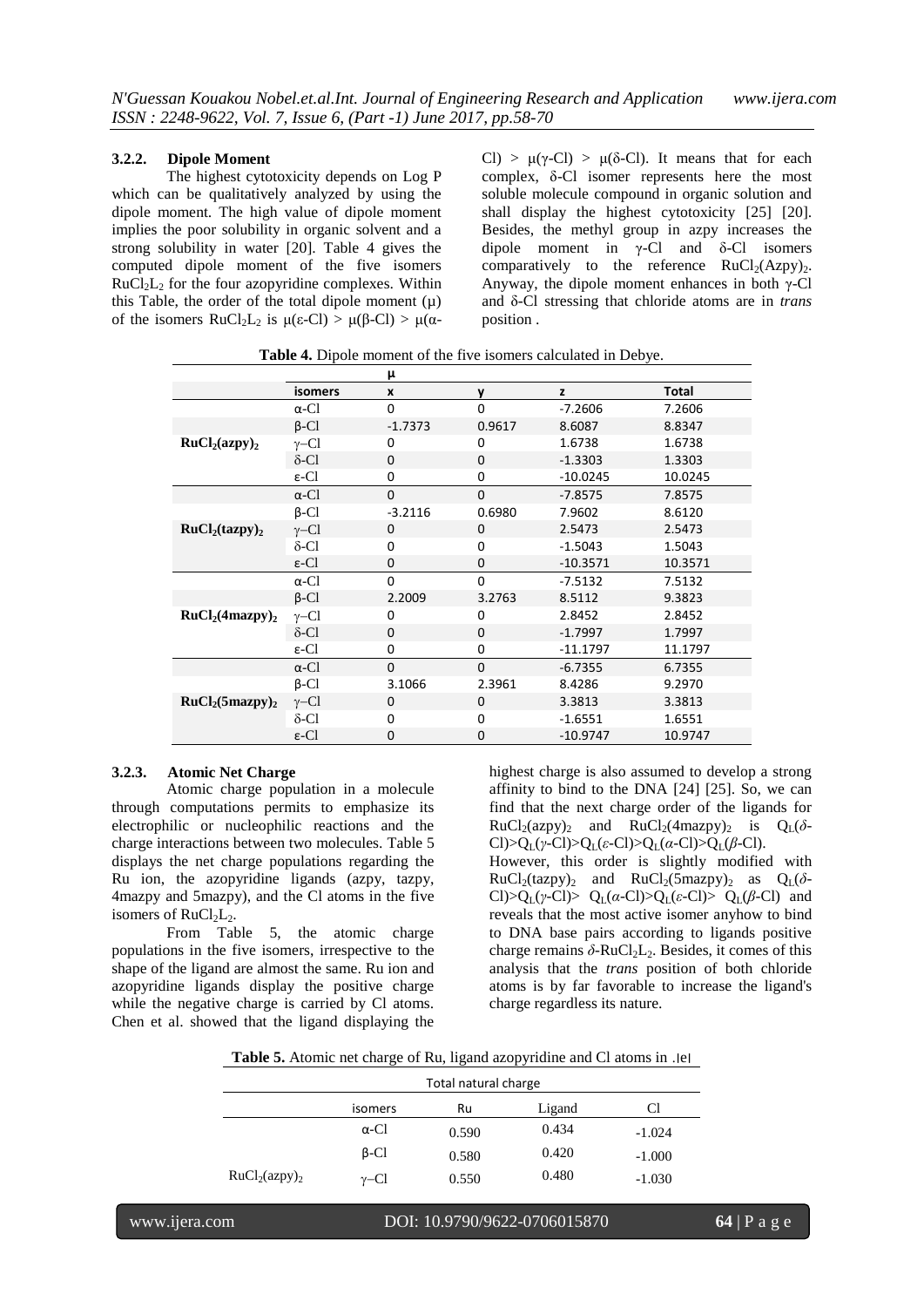|                                                                                                                                                                                                                                                                                                                                                                                                                                                                                                                                                  | $\delta$ -Cl      | 0.550 | 0.517 | $-1.067$                                                             |
|--------------------------------------------------------------------------------------------------------------------------------------------------------------------------------------------------------------------------------------------------------------------------------------------------------------------------------------------------------------------------------------------------------------------------------------------------------------------------------------------------------------------------------------------------|-------------------|-------|-------|----------------------------------------------------------------------|
|                                                                                                                                                                                                                                                                                                                                                                                                                                                                                                                                                  | $\varepsilon$ -Cl | 0.580 | 0.476 | $-1.056$                                                             |
|                                                                                                                                                                                                                                                                                                                                                                                                                                                                                                                                                  | $\alpha$ -Cl      | 0.585 | 0.471 | $-1.056$                                                             |
|                                                                                                                                                                                                                                                                                                                                                                                                                                                                                                                                                  | $\beta$ -Cl       | 0.597 | 0.428 | $-1.025$                                                             |
| $\gamma$ –Cl<br>0.560<br>0.486<br>RuCl <sub>2</sub> (tazy) <sub>2</sub><br>$\delta$ -Cl<br>0.549<br>0.531<br>$\varepsilon$ -Cl<br>0.469<br>0.581<br>$\alpha$ -Cl<br>0.588<br>0.466<br>$\beta$ -Cl<br>0.588<br>0.432<br>0.550<br>0.486<br>$\gamma$ –Cl<br>RuCl <sub>2</sub> (4maxpy) <sub>2</sub><br>$\delta$ -Cl<br>0.551<br>0.525<br>$\varepsilon$ -Cl<br>0.589<br>0.473<br>$\alpha$ -Cl<br>0.585<br>0.479<br>$\beta$ -Cl<br>0.587<br>0.429<br>$\gamma$ –Cl<br>0.547<br>0.493<br>$RuCl2(5mazpy)$ <sub>2</sub><br>$\delta$ -Cl<br>0.544<br>0.531 | $-1.046$          |       |       |                                                                      |
|                                                                                                                                                                                                                                                                                                                                                                                                                                                                                                                                                  |                   |       |       | $-1.080$                                                             |
|                                                                                                                                                                                                                                                                                                                                                                                                                                                                                                                                                  |                   |       |       | $-1.050$                                                             |
|                                                                                                                                                                                                                                                                                                                                                                                                                                                                                                                                                  |                   |       |       | $-1.054$                                                             |
|                                                                                                                                                                                                                                                                                                                                                                                                                                                                                                                                                  |                   |       |       | $-1.020$                                                             |
|                                                                                                                                                                                                                                                                                                                                                                                                                                                                                                                                                  |                   |       |       | $-1.036$                                                             |
|                                                                                                                                                                                                                                                                                                                                                                                                                                                                                                                                                  |                   |       |       | $-1.076$                                                             |
|                                                                                                                                                                                                                                                                                                                                                                                                                                                                                                                                                  |                   |       |       | $-1.062$<br>$-1.064$<br>$-1.016$<br>$-1.040$<br>$-1.075$<br>$-1.062$ |
|                                                                                                                                                                                                                                                                                                                                                                                                                                                                                                                                                  |                   |       |       |                                                                      |
|                                                                                                                                                                                                                                                                                                                                                                                                                                                                                                                                                  |                   |       |       |                                                                      |
|                                                                                                                                                                                                                                                                                                                                                                                                                                                                                                                                                  |                   |       |       |                                                                      |
|                                                                                                                                                                                                                                                                                                                                                                                                                                                                                                                                                  |                   |       |       |                                                                      |
|                                                                                                                                                                                                                                                                                                                                                                                                                                                                                                                                                  | $\varepsilon$ -Cl | 0.587 | 0.475 |                                                                      |



Figure 3 Frontier molecular orbitals and associated electronic transition for RuCl<sub>2</sub>(azpy)<sub>2</sub> calculated at B3LYP/LanL2DZ in Gas.



Figure 4 Frontier molecular orbitals and associated electronic transition for RuCl<sub>2</sub>(tazpy)<sub>2</sub> calculated at B3LYP/LanL2DZ in Gas.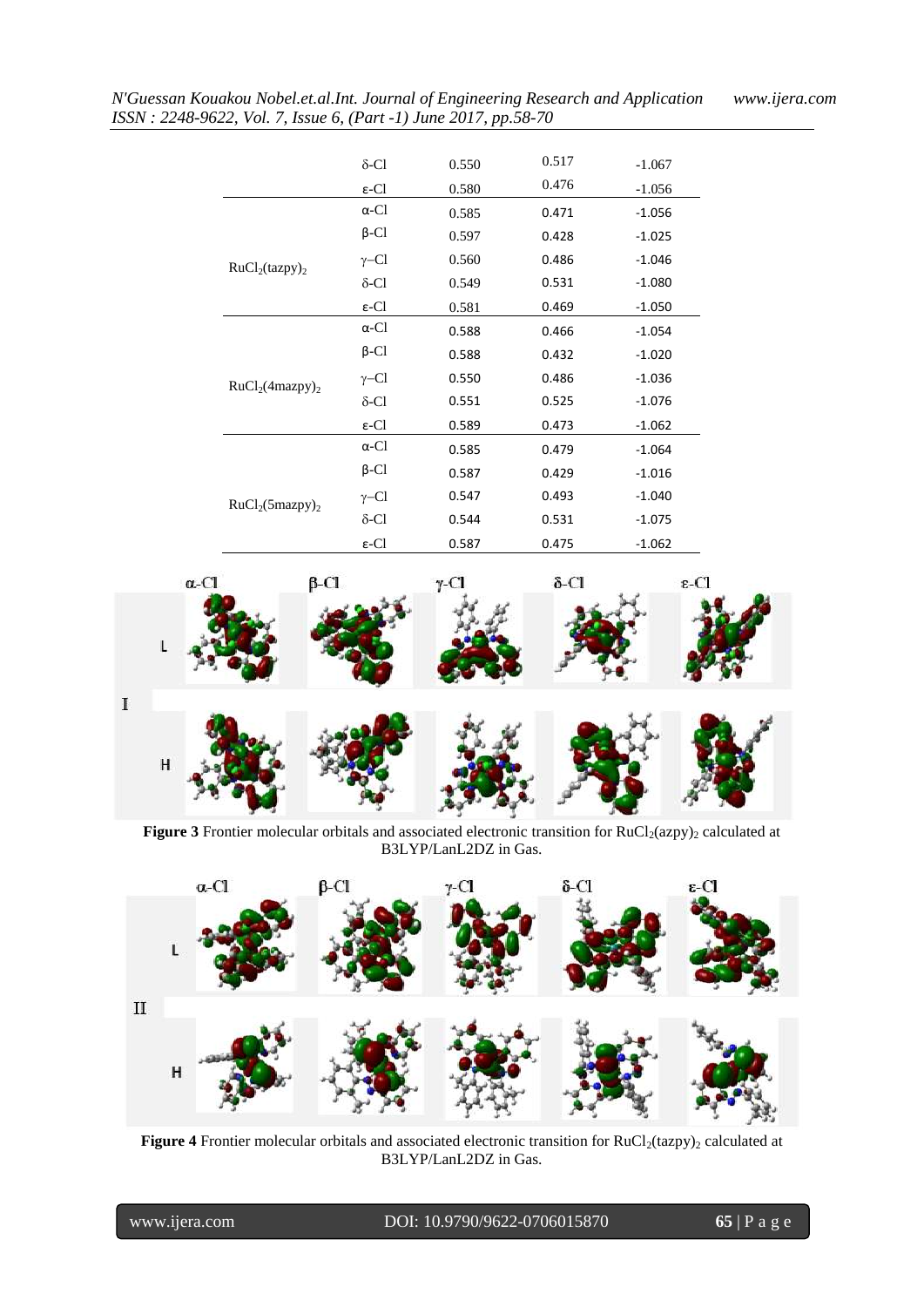



Figure 5 Frontier molecular orbitals and associated electronic transition for RuCl<sub>2</sub>(4mazpy)<sub>2</sub> calculated at B3LYP/LanL2DZ in Gas.



**Figure 6** Frontier molecular orbitals and associated electronic transition for  $RuCl<sub>2</sub>(5mazpy)<sub>2</sub>$  calculated at B3LYP/LanL2DZ in Gas.

#### **3.3 Structure-Activity Relationships of RuCl2L<sup>2</sup> (L= azpy, tazpy, 4mazpy)**

The IC<sub>50</sub> values of three isomeric  $\alpha$ -,  $\beta$ - and γ-RuCl<sub>2</sub>L<sub>2</sub> (L= azpy, tazpy, 4mazpy) of azopyridine ruthenium(II) complexes against a series of tumorcell lines were determined by Hotze et al. [6]. These values compared to the cisplatin and 5-fluorouracil are reported in Table 6. Those known values are then compared to those of  $RuCl<sub>2</sub>(5mazy)<sub>2</sub>$  so that its reactivity can be predicted.

The trend in DNA-binding affinities of the complexes can be theoretically explained as follow. Regarding the intercalation mode, when there is interaction between the complex and the DNA, then the base pairs on DNA are electron-donors and the complex is electron-acceptor [28, 41]. Therefore, based on the frontier molecular orbital theory, the DNA-binding affinity of the complex should mainly rely on two factors:

The first factor that is the LUMO energy of the complex must be lower to receive the electrons provided by the HOMO of the DNA base pairs.

The second one is the planarity area of the intercalative ligand that is required to be the larger possible to favorise the interaction between DNA and the complex [42]. This latter factor can be determined

by considering the structure of the five isomers. In fact, the five isomers are divided in two groups in respect of both chloride atoms as displayed in Fig. 2. The first group comprise the two isomers δ-Cl and  $γ$ -Cl where both Cl atoms are in *trans* configuration. In this case, both azopyridine ligands are parallel and planar. However, the second group including  $α$ -Cl,  $β$ -Cl and ε-Cl presents both chloride atoms in *cis* configuration where both ligands are assumed to be perpendicular. Based on this analysis and according to the abovementioned statement, we can admit that only δ-Cl and  $γ$ -Cl isomers must be advantageous to bind to DNA base pairs.[20]

From Table 6, the activity of the three isomeric of  $RuCl<sub>2</sub>(azy)<sub>2</sub>$  and  $RuCl<sub>2</sub>(4maxpy)<sub>2</sub>$ complexes was classified as following:  $A(y-Cl) >$ A( $\alpha$ -Cl) >A( $\beta$ -Cl). Whereas, the order of activity of the three isomers of RuCl<sub>2</sub>(tazpy)<sub>2</sub> was A( $\alpha$ -Cl) > A(γ-Cl)> A(β-Cl). The modification of the rank of activity can be explained by the steric hindrance created by the substituent methyl group on the phenyl ring.

In addition, the frontier molecular orbital play an important role in the reaction. A higher HOMO energy of a reactant molecule and a lower LUMO energy of another are more profitable to the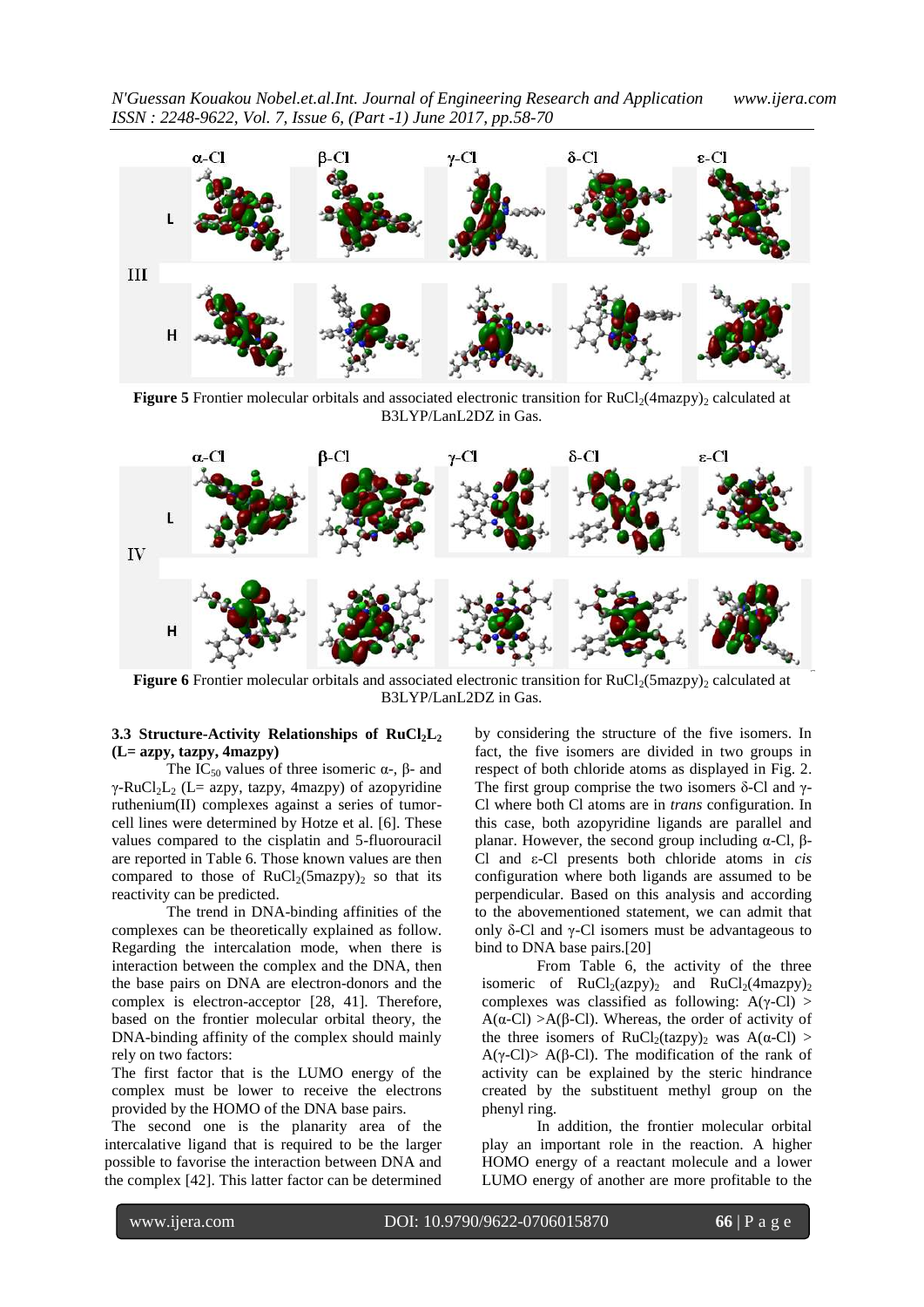reaction between the two molecules. By the DFT method, Kurita et al. reported a series of energies of molecular orbitals for stacked DNA-base-pairs with backbone [28]. The three occupied MOs lying near the HOMO of DNA (-1.27, -1.33, -1.69, -1.79 eV) were higher and provide with the DNA molecule a good electron-donor. From Table 2, the LUMO energies of isomers are much lower than the above energies of the HOMOs of the DNA-base-pairs. These results show that the LUMO of the complex must easily accept the electrons offered by the HOMO of DNA-base-pairs due to the orbital interaction. So, in respect to the HOMO energy of the DNA, the LUMO energy of isomers provided by azopyridine ligand was classified as following *E*<sub>*LUMO*</sub>(δ-Cl)<*E*<sub>*LUMO*</sub>( $γ$ -Cl)<*E*<sub>*LUMO*</sub>(ε-Cl)< *E*<sub>*LUMO*</sub>(α-Cl $\leq E_{LUMO}(\beta$ -Cl $)$ , and thus their binding affinities (*B*) to DNA should be  $B(\delta$ -Cl $)$ > $B(\gamma$ -Cl $)$ > $B(\epsilon$ -Cl $>B(\alpha$ -Cl $)>B(\beta$ -Cl $)$ . Such order is in agreement with that of the anticancer activity (*A*) of three isomers, i.e.,  $A(\gamma$ -Cl) >  $A(\alpha$ -Cl) >  $A(\beta$ -Cl). In addition, the reactivity of the molecule can be predicted by the HOMO-LUMO gap. The smaller HOMO-LUMO gaps  $\Delta E_{\text{L-H}}$  is at the origin of a great reactivity of the molecule. The order of the HOMO-LUMO gap which is  $\Delta E(\delta-CI) < \Delta E(\gamma-CI) < \Delta E(\epsilon$ -Cl $\leq \Delta E(\alpha$ -Cl $\leq \Delta E(\beta$ -Cl $)$ , is also in agreement with that in their anticancer-activity.

Considering the hydrophobic parameter expressed by log P, it is used to express the absorption of the pharmaceutical drug. The fatsolubility of complexes indicates their ability to penetrate cells and to bind to the target. Theoretically, the parameter that describes the hydrophobic factor is dipole moment. In this way, the low value of dipole moment implies an efficient fat soluble and effortless absorption. From Table 4, the order of the total dipole moments  $(\mu)$  of the isomers being  $\mu(\epsilon\text{-Cl}) > \mu(\beta\text{-Cl}) > \mu(\alpha\text{-Cl}) > \mu(\gamma\text{-Cl})$  $> \mu(\delta$ -Cl), it results from this analysis that  $\delta$ -Cl shall display the highest cytotoxicity regardless the ligand structure.

At last, the populations of the atomic net charges may have some effects on the anticanceractivity of the isomers. Since DNA-base-pairs carry

an abundance of negative charge, the intercalative ligand with more positive charge must be advantageous to accepting the electrons from DNAbase-pairs. Therefore, the order of the net charge populations on the ligands azpy, 4mazpy and tazpy, is commonly  $Q_{I}(\delta$ -Cl) >  $Q_{I}(\gamma$ -Cl) >  $Q_{I}(\epsilon$ -Cl) >  $Q_L(a-Cl) > Q_L(\beta-Cl)$  in agreement with that in their anticancer-activities. In consequence for all azopyridine ligand, δ-Cl has the highest affinity to accept electron from the DNA.

#### **3.4 Prediction for activities of isomeric complexes Δ-, Δ-, Δ-, Δ-, Δ-[Ru(5mazpy)2Cl2]**

The isomeric complexes  $\alpha$ -, β-, γ-, δ-, ε- $Ru(5mazpy)_{2}Cl_{2}$  are calculated by using the same method and basis set. The geometric and electronic parameters are listed in Tables 1-5 respectively. Regarding the geometrical structure of the complexes, their structure-activity relationship can be enhanced if both 5mazpy ligands are in the same plan. Hence, only γ-Cl and δ-Cl match with that structure [24] [25]. Concerning the first group comprising α-Cl, β-Cl and ε-Cl, both ligands are perpendicular. Therefore, the intercalative mode between the DNA base-pairs is hindered. Therefore, the most practical and competitive structures that are allowed to bind to DNA are γ-Cl and  $δ$ -Cl. The energies (*ELUMO*) of the LUMO are in sequence of *E*<sub>*LUMO*</sub>( $\delta$ -Cl)<*E*<sub>*LUMO*</sub>( $\gamma$ -Cl)<*E*<sub>*LUMO*</sub>( $\epsilon$ -Cl)< *E*<sub>*LUMO*</sub>( $\alpha$ -Cl)<  $E_{LUMO}(\beta$ -Cl), and the gap energy (ΔE) between the LUMOs and HOMOs, are in sequence of ΔE(δ-Cl)< ΔE(γ-Cl)< ΔE(ε-Cl)< ΔE(α-Cl)< ΔE(β-Cl). The total dipole moments  $(\mu)$  of the isomers are in sequence of  $\mu(\varepsilon$ -Cl) >  $\mu(\beta$ -Cl) >  $\mu(\alpha$ -Cl) >  $\mu(\gamma$ -Cl) > μ(δ-Cl). Moreover, the order of positive charges (Q<sub>L</sub>) in the 5mazpy ligand is  $Q_L(\delta$ -Cl) >  $Q_L(\gamma$ -Cl) >  $Q_L(\varepsilon\text{-Cl}) > Q_L(\alpha\text{-Cl}) > Q_L(\beta\text{-Cl})$ . Based on the above discussions regarding the structure-activity relationship of the ruthenium azopyridine complexes in previous paragraph, we can predict that δ-  $[Ru(5maxpy)_2Cl_2]$  has also the highest anticancer activity according to the above-mentioned main factors, i.e., geometric configuration, *ELUMO*, ΔE, μ and  $O<sub>r</sub>$ .

| <b>Table 6.</b> IC50 values ( $lµM$ ) of a series of ruthenium(II) complexes, cisplatin and 5-fluorouracil against |
|--------------------------------------------------------------------------------------------------------------------|
| a series of tumor-cell lines (MCF-7, EVSA-T, WIDR, IGROV, M19, A498 and H266)                                      |

| <b>Tested compound</b>                            | A498 | <b>EVSA-T</b> | H <sub>226</sub> | <b>IGROV</b> | M19     | MCF-7 | <b>WIDR</b> |
|---------------------------------------------------|------|---------------|------------------|--------------|---------|-------|-------------|
| $\alpha$ -RuCl <sub>2</sub> (azpy) <sub>2</sub>   | 0.27 | 0.063         | 0.48             | 0.27         | 0.064   | 0.27  | 0.27        |
| $\beta$ -RuCl <sub>2</sub> (azpy) <sub>2</sub>    | 8.8  | 0.96          | 13               | 3.4          | 0.75    | 6.2   | 11          |
| $\gamma$ -RuCl <sub>2</sub> (azpy) <sub>2</sub>   | 0.2  | 0.019         | 0.17             | 0.041        | 0.017   | 0.052 | 0.065       |
| $\alpha$ -RuCl <sub>2</sub> (tazpy) <sub>2</sub>  | 0.36 | < 0.0056      | 0.03             | 0.0088       | < 0.006 | 0.021 | 0.045       |
| $\beta$ -RuCl <sub>2</sub> (tazpy) <sub>2</sub>   | 74   | 17            | 29               | 30           | 15      | 32    | 52          |
| $\gamma$ -RuCl <sub>2</sub> (tazpy) <sub>2</sub>  | 1.2  | 0.011         | 0.083            | 0.077        | 0.019   | 0.093 | 0.23        |
| $\alpha$ -RuCl <sub>2</sub> (4mazpy) <sub>2</sub> | 1.1  | 0.079         | 0.46             | 0.22         | 0.065   | 0.42  | 0.8         |
| $\beta$ -RuCl <sub>2</sub> (4mazpy) <sub>2</sub>  | 43   | 2.5           | 18               | 14           | 4.8     | 15    | 21          |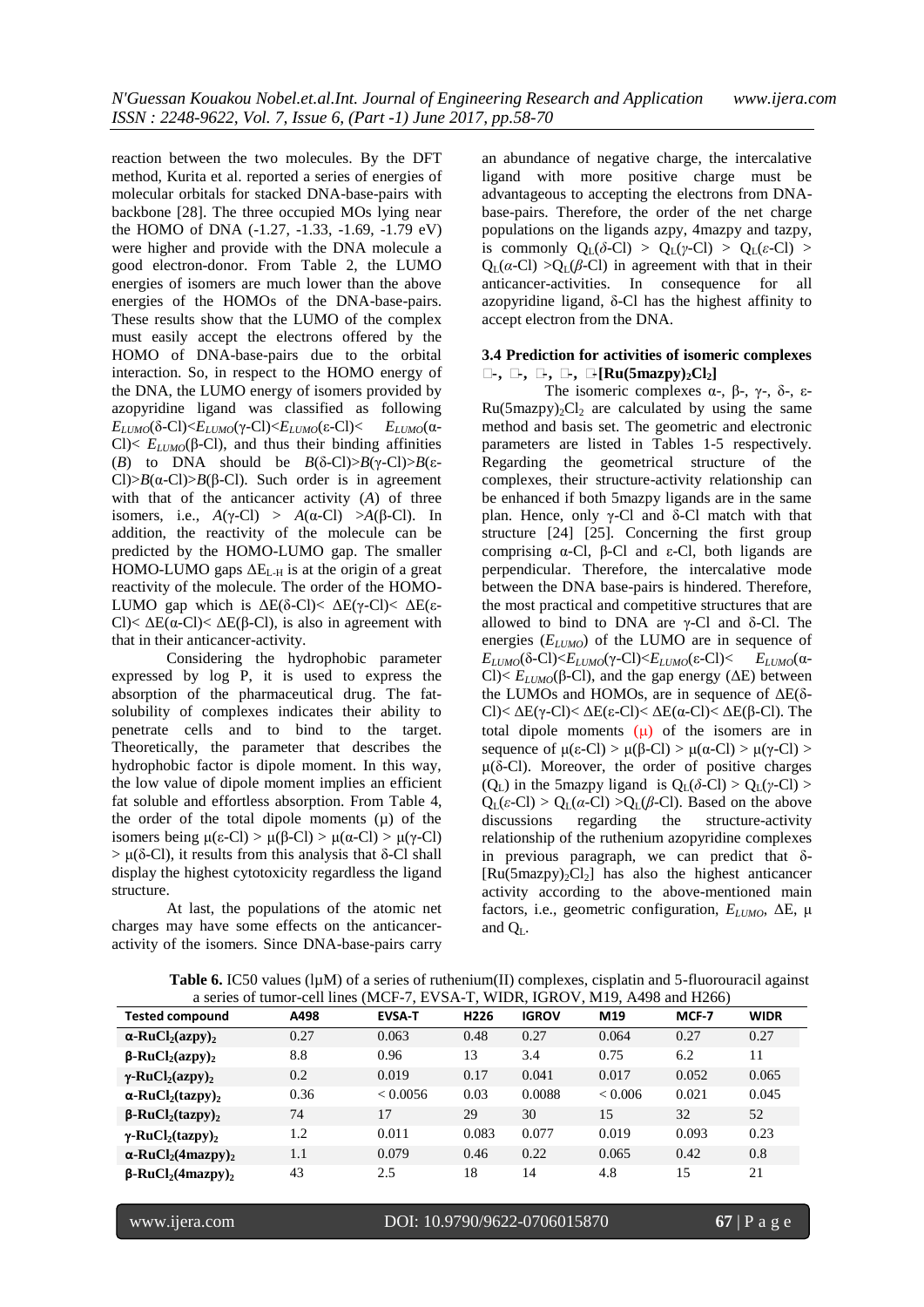| $\gamma$ -RuCl <sub>2</sub> (4mazpy) <sub>2</sub> | 0.5 | 0.013 | 0.17 | 0.14 | 0.006 | ۔079  | 0.2 |
|---------------------------------------------------|-----|-------|------|------|-------|-------|-----|
| <b>Cisplatin</b>                                  | سم  |       |      | J.O  |       | ل و ک |     |
| 5-Fluorouracil                                    |     |       |      | ن ک  |       |       |     |

#### **IV. CONCLUSION**

Theoretical studies of the five isomers  $\alpha$ -Cl, β-Cl, γ-Cl, δ-Cl and ε-Cl of  $RuCl<sub>2</sub>L<sub>2</sub>$  (with L= azpy, 4mazpy, 5mazpy and tazpy) show that the different ligands have some interesting structure activity-relationships. Their structures are closely correlated to their anticancer activities by analyzing their electronic and geometric structure and relating them to their cytotoxic activities. First, it requires that the complex displays ligand in the same plan for the best intercalation of ligands between the double helical DNA base pairs. In this condition, δ-Cl and γ-Cl are admitted to be the most advantageous. Second, the order of LUMO energies of the all complexes greatly increases in the order of *ELUMO*(δ-Cl)<*ELUMO*(γ-Cl)<*ELUMO*(ε-Cl $\geq E_{LUMO}(\alpha$ -Cl $)\leq E_{LUMO}(\beta$ -Cl $)$  and the energy differences ΔE between the LUMOs and HOMOs, are in the sequence of  $\Delta E(\delta$ -Cl)<  $\Delta E(\gamma$ -Cl)<  $\Delta E(\epsilon$ -Cl $\leq$  ΔE( $\alpha$ -Cl $\leq$  ΔE( $\beta$ -Cl $\leq$ ). So, δ-Cl is still the best indicated to accept the electrons of DNA base-pairs in  $\pi$ - $\pi$  stacking interactions. Third, the order of total dipole moments of the isomers, being closely relative to the hydrophobic parameters of the molecules are in order  $\mu(\varepsilon$ -Cl) >  $\mu(\beta$ -Cl) >  $\mu(\alpha$ -Cl)  $> \mu(\gamma$ -Cl)  $> \mu(\delta$ -Cl). Herewith, the lower dipole moment of δ-Cl indicates that the isomer is the best absorbed in organic solution. Fourth, the ability to accept the electron from DNA was performed thanks to the positive charges in the ligand. According to the charge classification,  $Q_L(\delta-CI)$ Q<sub>L</sub>(*γ*-Cl) > Q<sub>L</sub>( $\varepsilon$ -Cl) > Q<sub>L</sub>( $\alpha$ -Cl) >Q<sub>L</sub>( $\beta$ -Cl), δ-Cl isomers display the high positive charge. All these properties are advantageous to the DNA-binding affinity of  $\delta$ -RuCl<sub>2</sub>L<sub>2</sub>. Furthermore, when comparing the activity of all the four (4) δ-Cl complexes regardless the structure of the ligand, we can remark that  $\delta$ -RuCl<sub>2</sub>(azpy)<sub>2</sub> remains the most active.

#### **REFERENCES**

- [1]. Krause, R.A., Krause, K. (1980) Chemistry of bipyridyl like ligands. Isomeric complexes of ruthenium (II) with 2- (phenylazo)pyridine. Inorg. Chem., 19, 2600-2603.
- [2]. Santra, P.K., Misra, T.K., Das, D., Sinha, C., Slawin, A.M.Z. and Woollins, J.D. (1999) Chemistry of azopyrimidines. Part II. Synthesis, spectra, electrochemistry and Xray crystal structures of isomeric dichloro bis-[2-(arylazo)pyrimidine] complexes of ruthenium(II), Polyhedron, 18, 2869-2878.
- [3]. Erkkila K. E., Odom D. T., Barton J. K.;(1999), Recognition and Reaction of Metallointercalators with DNA, Chemical Reviews, Vol. 99, No. 92779.
- [4]. Wong E., Giandomenico C. M.,(1999), Current Status of Platinum-Based Antitumor Drugs, Chem. Rev. 99, 2451-2466.
- [5]. Velders, A.H., Kooijman, H., Spek, A.L., Haasnoot, J.G., De Vos, D. and Reedijk, J. (2000) Strong Differences in the in Vitro Cytotoxicity of Three Isomeric Dichlorobis (2-Phenylazopyridine) Ruthenium(II) Complexes. Inorganic Chemistry, 39, 2966- 2967.
- [6]. Hotze A. C. G., Caspers S. E., Vos D., Kooijman H., Spek A. L., Flamigni A., Bacac M., Sava G., Haasnoot J. G., Reedijk J., (2004) structure-dependent in vitro cytotoxicity of the isomeric complexes  $[Ru(L)_2Cl_2]$  (L=o-tolylazopyridine and 4methyl-2-phenylazopyridine) in comparison to  $[Ru(azpy)<sub>2</sub>Cl<sub>2</sub>]$ , J. Biol. Inorg. Chem., 9, 354-364.
- [7]. Hotze, A.C.G., Velders, A.H., Ugozzoli, F., Biagini-Cingi, M., Manotti-Lanfredi, A.M., Haasnoot, J.G. and Reedijk, J. (2000) Synthesis, Characterization, and Crystal Structure of  $\alpha$ -[Ru(azpy)2(NO3)2] (azpy = 2-(Phenylazo) Pyridine) and the Products of Its Reactions with Guanine Derivatives. Inorganic Chemistry, 39, 3838-3844.
- [8]. Jorna, A.J., Boelrijk, A.E.M., Hoorn, H.J. and Reedijk, J. (1996) Heterogenization of a Ruthenium Catalyst on Silica and Its Application in Alcohol Oxidation and Stilbene Epoxidation. Reactive & Functional Polymers, **29**, 101.
- [9]. Boelrijk, A.E.M., Jorna, A.M. and Reedjik, J. (1995) Oxidation of Octyl α-d-Glucopyranoside to Octyl α-d-GlucuronicAcid, Catalyzed by Several Ruthenium Complexes, Containing a 2- (Phenyl) Azopyridine or a 2-(Nitrophenyl) Azopyridine Ligand. Journal of Molecular Catalysis A-Chemical, 103, 73.
- [10]. Chakravarty A. R., Chakravorty A., Chemistry of ruthenium. 3. Synthesis, structure and electron-transfer behavior of *trans*-dihalobis  $[(arylazo)oximato]$ ruthenium $(III)$ ,  $(1981)$ Inorg. Chem.*,* **20**, 3138-3143.
- [11]. Hotze, A.C.G., Bacac, M., Velders, A.H., Jansen, B.A.J., Kooijman, H., Spek, A.L., Haasnoot, J.G. and Reedijk, J. (2003) New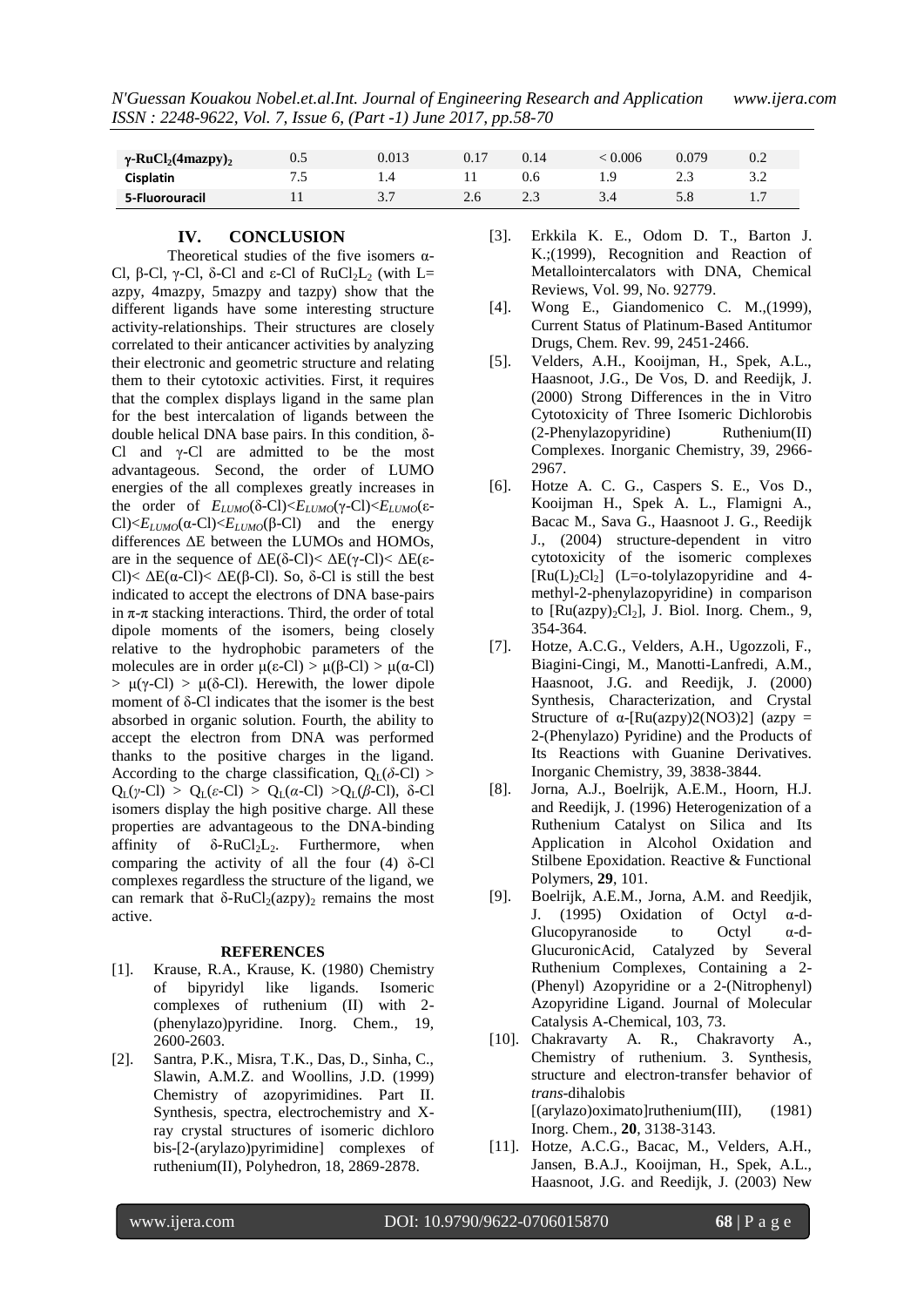Cytotoxic and Water-Soluble Bis (2- Phenylazopyridine) Ruthenium (II) Complexes. Journal of Medicinal Chemistry, 1743-1750.

- [12]. ST Affi; KBamba; NZiao, (**2015)**, Computational characterization of organometallic ligands coordinating metal: Case of azopyridine ligands, *JTCC* 14(1550006), 1.
- [13]. Goswami S, Chakravarty AR, Chakravorty A (1981) Chemistry of Ruthenium. 2. Synthesis, structure and redox properties of 2-(arylazo)pyridine complexes, Inorg Chem 29:2246–2250.
- [14]. Goswami S, Mukherjee R, Chakravorty A (1983) Chemistry of Ruthenium. 12.' Reactions of Bidentate Ligands with Diaquobis[2-(arylazo)pyridine]ruthenium(II) Cation. Stereoretentive Synthesis of Tris Chelates and Their Characterization: Metal Oxidation, Ligand Reduction, and Spectroelectrochemical Correlation, Inorg Chem 22:2825–2832.
- [15]. Changsaluk, U., Hansongnern, K. (2005) Dichlorobis(5-methyl-2- (phenylazo)pyridine) ruthenium(II) complex: characterization and NMR spectroscopy, Songklanakarin J. Sci. Technol, 27, 739-749.
- [16]. Lu, T. H., Misra, T. K., Lin, P. C., Liao, F. L. and Chung, C. S. (2003) "Synthesis and X-ray Characterization of Two Isomeric Dichloro bis-{1-(phenylazo) isoquinoline} Complexes of Ruthenium(II)", Polyhedron. 22, 535-541.
- [17]. Misra T. K., Das D., Sinha, C., Ghosh, P. and Pal C. K. (1998). "Chemistry of Azoimidazoles: Synthesis, spectral Characterization, Electrochemical Studies and X-ray Crystal Structures of Isomeric Dichloro Bis[1-alkyl-2-azrylazo)-imidazole] Complexes of Ruthenium(II)" Inorg. Chem. 37, 1672-1678.
- [18]. Bao, T.; Krause, K. & Krause, R. A. (1988). Hydroxide-assisted Stereospecific Isomerization of a trans-Dichlorobischelate of Ruthenium (II). Inorganic Chemistry, 27, 759-761.
- [19]. Velders, A. H.; Van der Schilden, K.; Hotze, A. C. G.; Reedijk, J.; Kooijman, H. & Spek, A. L. (2004). Dichlorobis (2 phenylazopyridine) ruthenium (II) Complexes: Characterization, Spectroscopic and Structural Properties of Four Isomers. Dalton Transactions, 3, 448-455.
- [20]. Bamba K., Ouattara W. P., N"guessan K. N., Ziao N. (2016) SARs investigation of α-, β-,  $δ$ -, γ-,  $ε$ -RuCl<sub>2</sub>(Azpy)<sub>2</sub> complexes as

Antitumor Drugs. Computational Chemistry, 4, 1-10.

- [21]. Bamba K., Leger J. M., Garnier E., Bachmann C., Servat K., and Kokoh K. B. (2005) Selective Electro-oxidation of D-Glucose by  $RuCl<sub>2</sub>(azy)$ , Complexes as Electrochemical Mediators. Electrochemica Acta, 50, 3341-3346.
- [22]. Clarke M. J.,(1980) Oncological Implications of the Chemistry of Ruthenium, Met. Ions Biol. Syst. 11, 231-283.
- [23]. Clarke M. J., (2003), Ruthenium metallopharmaceuticals, Coordination Chemistry Reviews 236, 209-233.
- [24]. Chen J. C., Li J., Qian L., Zheng K. C. (2005) Electronic structures and SARs of the isomeric complexes  $\alpha$ -,  $\beta$ -,  $\gamma$ - $[Ru(\text{maxpy})_2Cl_2]$  with different antitumor activities, Journal of Molecular Structure THEOCHEM, 728, 93-101.
- [25]. Chen J. C., Li J., Wu W., Zheng K. C., (2006), Structures and Anticancer Activities of a Series of Isomeric Complexes Ru(azpy)2Cl2, Acta Physico-Chimica Sinica, 22(4): 391-396.
- [26]. Becke, A.D. (1993) A New Mixing of Hartree-Fock and Local Density-Functional Theories. The Journal of Chemical Physics, **98**, 1372-1377.
- [27]. Foresman, J.B. and Frisch, Æ. (1996) Exploring Chemistry with Electronic Structure Methods. Second Edition, Gaussian Inc., Pittsburgh.
- [28]. Kurita, N. and Kobayashi, K. (2000) Density Functional MO Calculation for Stacked DNA Base-Pairs with Backbones. *Computers & Chemistry*, **24**, 351-357.
- [29]. Frisch, M.J., Trucks, G.W., Schlegel, H.B., Scuseria, G.E., Robb, M.A., Cheeseman, J.R., Montgomery Jr., J.A., Vreven, T., Kudin, K.N., Burant, J.C., Millam, J.M., Iyengar, S.S., Tomasi, J., Barone, V., Mennucci, B., Cossi, M., Scalmani, G., Rega, N., Petersson, G.A., Nakatsuji, H., Hada, M., Ehara, M., Toyota, K., Fukuda, R., Hasegawa, J., Ishida, M., Nakajima, T., Honda, Y., Kitao, O., Nakai, H., Klene, M., Li, X., Knox, J.E., Hratchian, H.P., Cross, J.B., Adamo, C., Jaramillo, J., Gomperts, R., Stratmann, R.E., Yazyev, O., Austin, A.J., Cammi, R., Pomelli, C., Ochterski, J.W., Ayala, P.Y., Morokuma, K., Voth, G.A., Salvador, P., Dannenberg, J.J., Zakrzewski, V.G., Dapprich, S., Daniels, A.D., Strain, M.C., Farkas, O., Malick, D.K., Rabuck, A.D., Raghavachari, K., Foresman, J.B., Ortiz, J.V., Cui, Q., Baboul, A.G., Clifford, S., Cioslowski, J., Stefanov, B.B., Liu, G.,